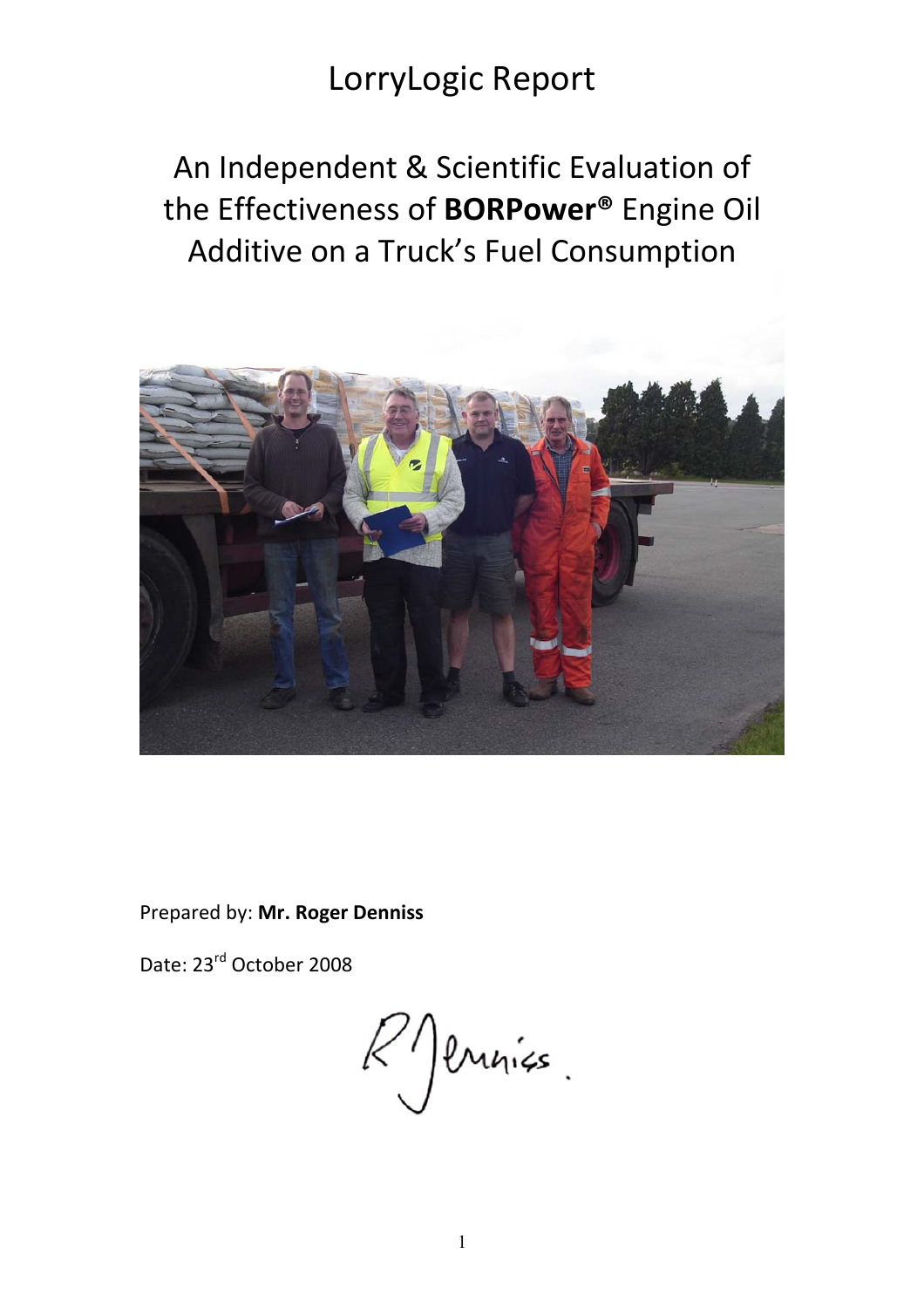## Section 1 REPORT INDEX

| <b>Section 1</b> |    | Index                                     |
|------------------|----|-------------------------------------------|
| <b>Section 2</b> |    | Report                                    |
| <b>Section 3</b> |    | <b>Results</b>                            |
| <b>Section 4</b> |    | <b>Discussion</b>                         |
| <b>Section 5</b> |    | Conclusion                                |
| <b>Section 6</b> |    | Appendices                                |
|                  | 6A | <b>Vehicle Evaluation Results Running</b> |
|                  |    | Sheet 4.10.08                             |
|                  | 6B | <b>Vehicle Evaluation Results Running</b> |
|                  |    | Sheet 9.10.08                             |
|                  | 6C | Vehicle/ Engine Oil Specifications        |
|                  | 6D | The MIRA Track Details                    |
|                  | 6E | <b>Authors CV and Relevant Activities</b> |
|                  | 6F | Acknowledgements                          |
|                  |    |                                           |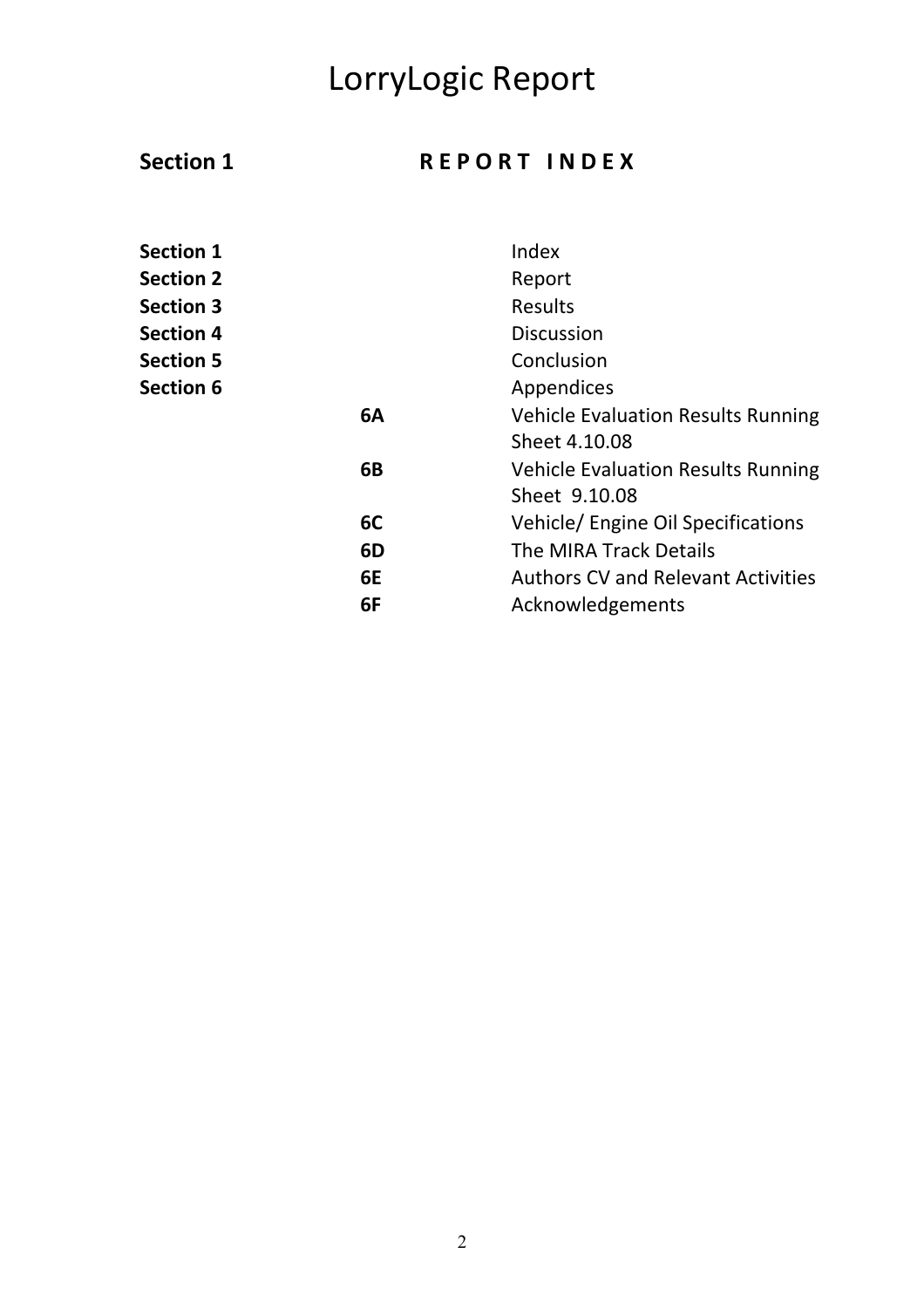## **Section 2 THE REPORT**

*An Independent and Scientific Evaluation of the effectiveness of BORPower® Engine Lubricating oil.* 

### **Objective**

To evaluate the effect of BORPower® Lubricant Additive on a truck`s fuel consumption through independent, impartial empirical track tests and to produce an open but confidential report.

Further evaluations on the effect of the additive on Power, Torque, engine temperatures, noise and exhaust emissions would follow subject to the initial empirical fuel consumption findings.

### **Method**

- 1. A simple, three axle, well used 21 tonne gross vehicle weight with a flatbed body was selected for the trial. This vehicle had a well documented operational history and had just satisfactorily passed its annual Ministry of Transport Test.
- 2. The vehicle was then run on normal service operation with load details, mileage, fuel consumed and weather conditions recorded.
- 3. The vehicle was then carefully scrutinised for any defects likely to affect the running efficiency, and fitted with a detachable fuel tank. A load of 9.170 tonnes was then carefully positioned and secured on the vehicle's flat bed. The position of the load was documented to enable an identical load to be applied at the time of the second test track run at a later date.
- 4. The loaded vehicle was then run a distance of over 50 miles to the test tracks at the Motor Industry research Association (MIRA) and a professionally qualified MIRA test driver carried out a IRTE/BTAC (Institute of Road Transport Engineers /British Advisory Consortium) Type 1 test described below. (This was before the BORPower® additive was added)

The IRTE/BTAC TYPE 1 Test basically comprises:

Weighing the vehicle on a weighbridge and recording both Individual axle weights in addition to the gross vehicle weight as tested.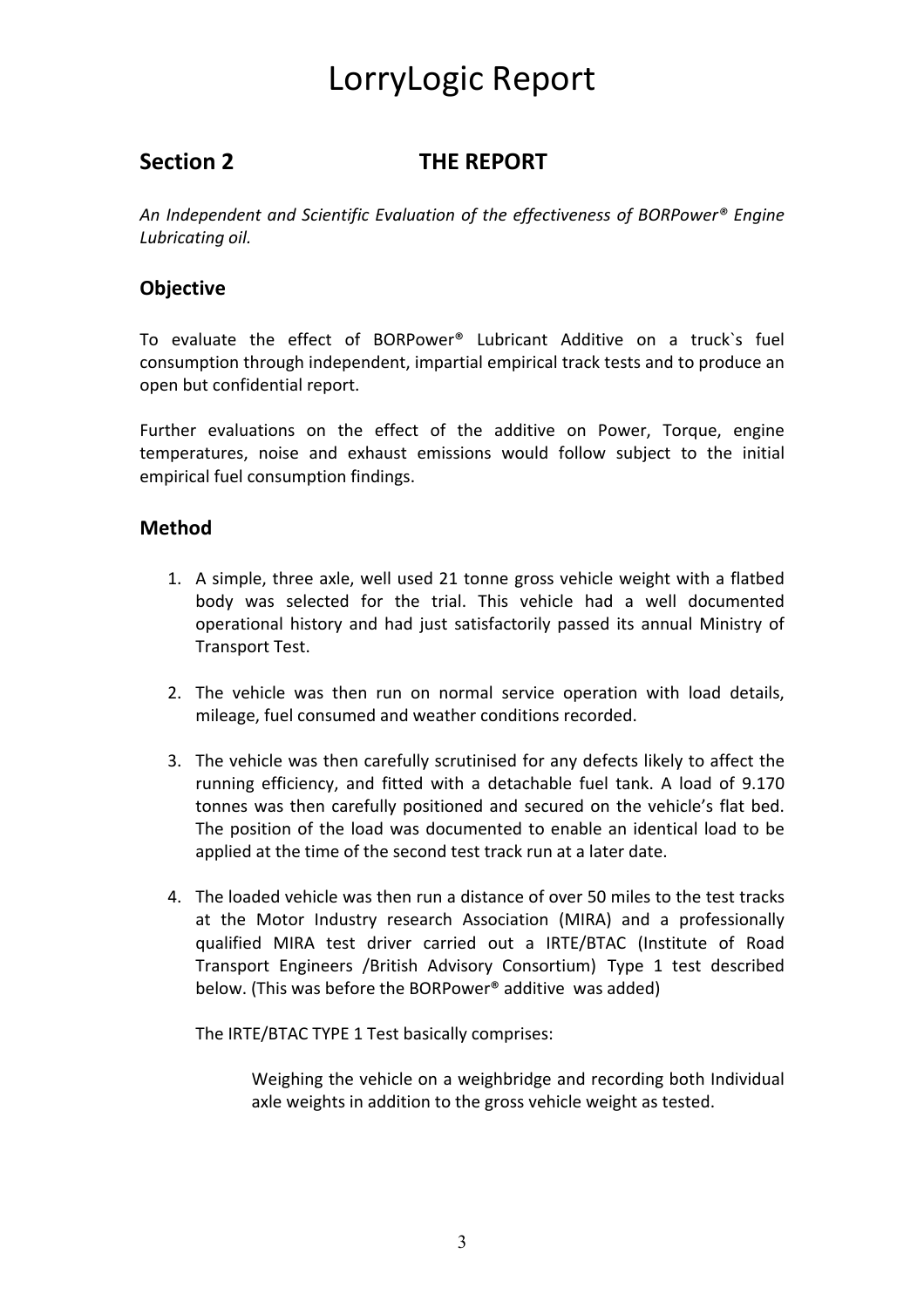Running the vehicle around the MIRA 4.459 km high speed circuit to ensure that normal engine and transmission temperature had been achieved.

Stopping at an identified Start/finish line just off the track where the weight of the fuel in the test tank is recorded together with the fuels temperature and specific gravity.

The vehicle was then driven five laps of the high speed circuit at 60 km/h (37 mph) then five laps at 80 km/h (50 mph) and 5 laps at the vehicle's maximum speed 90 kmh (56 mph).

The vehicle is then returned to the start/ finish line where the weight of the detachable test tank is weighed and the temperature recorded.

The second part of the standard test procedure is then commenced on the No Two circuit also called the inner durability 3.8 km circuit basically to simulate a stop start operation as opposed to a motorway or trunk road operation.

Here the vehicle completes 5 laps at 50 km/h (31 mph) stopping at the end of each lap before the start of the next lap.

Then running another 6 laps stopping at positioned marker cones. Two Stops at 32 km/h (20 mph) and four 48 km/h (30 mph) stops.

The vehicle then returns to the stop/ start line where the detachable fuel tank is weighed to determine the amount of fuel used .The Temperature of the fuel is again recorded to enable the specific gravity of the fuel to be corrected and the accurate amount of fuel calculated in terms of volume .

- 5. Following the first IRTE/BTAC track test on the 4<sup>th</sup> October, the vehicle had an engine oil and oil and fuel filter service.
- 6. The engine was then fed with the BORPower® additive in accordance with the instructions indicated on the BORPower® container. The vehicle was then put into normal service with the fuel consumption was again carefully recorded.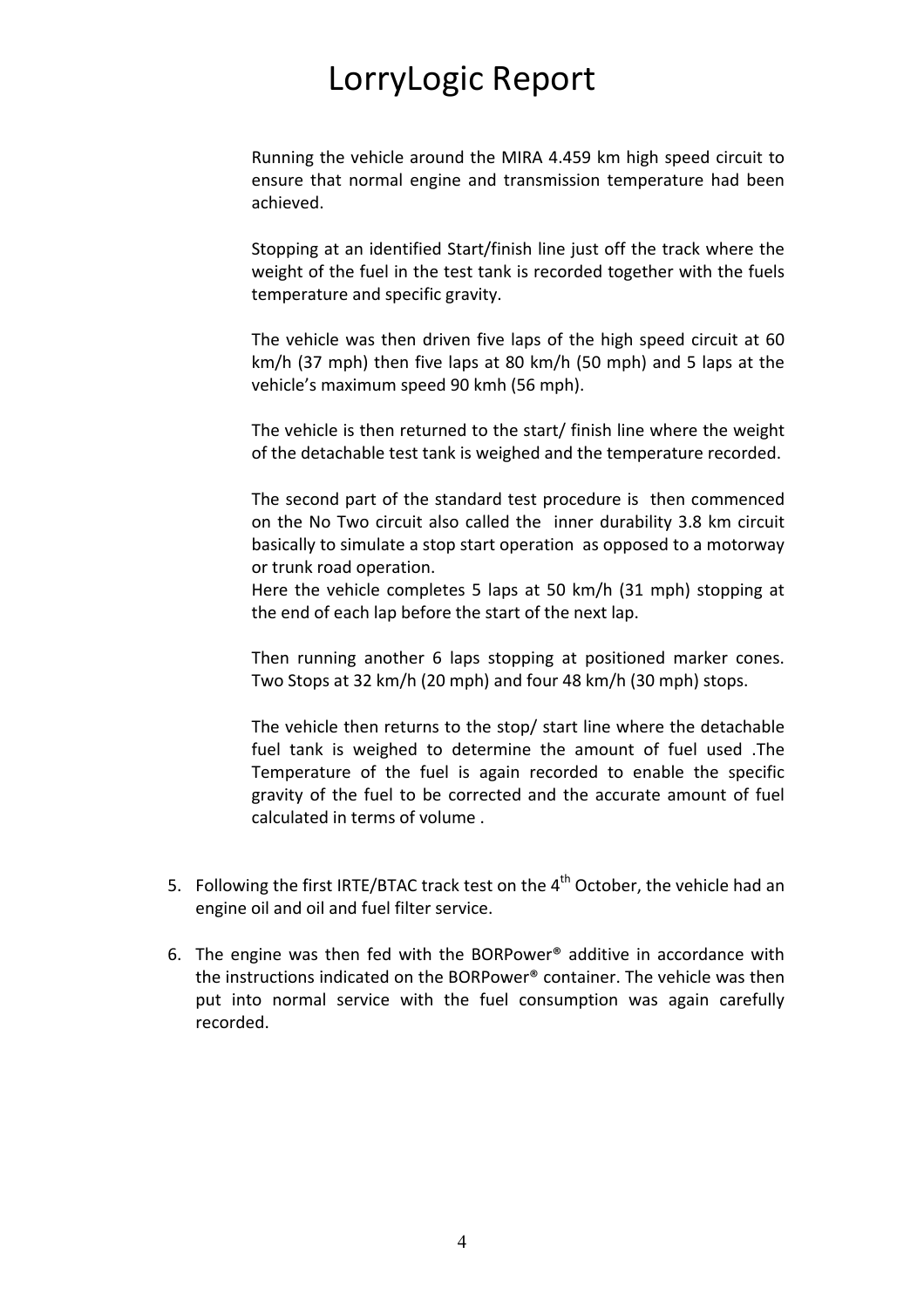

- 7. Having completed an additional 815 kms (505 miles) after the BORPower® additive had been added, of normal over the road type operation, the vehicle was returned to MIRA for an identical IRTE/BTAC Type 1 fuel evaluation.
- 8. The results of this second IRTE/BTAC Type 1 evaluation performed on the  $9^{th}$ October 2008 were recorded and carefully compared with those recorded on the first evaluation of the 4<sup>th</sup> October 2008.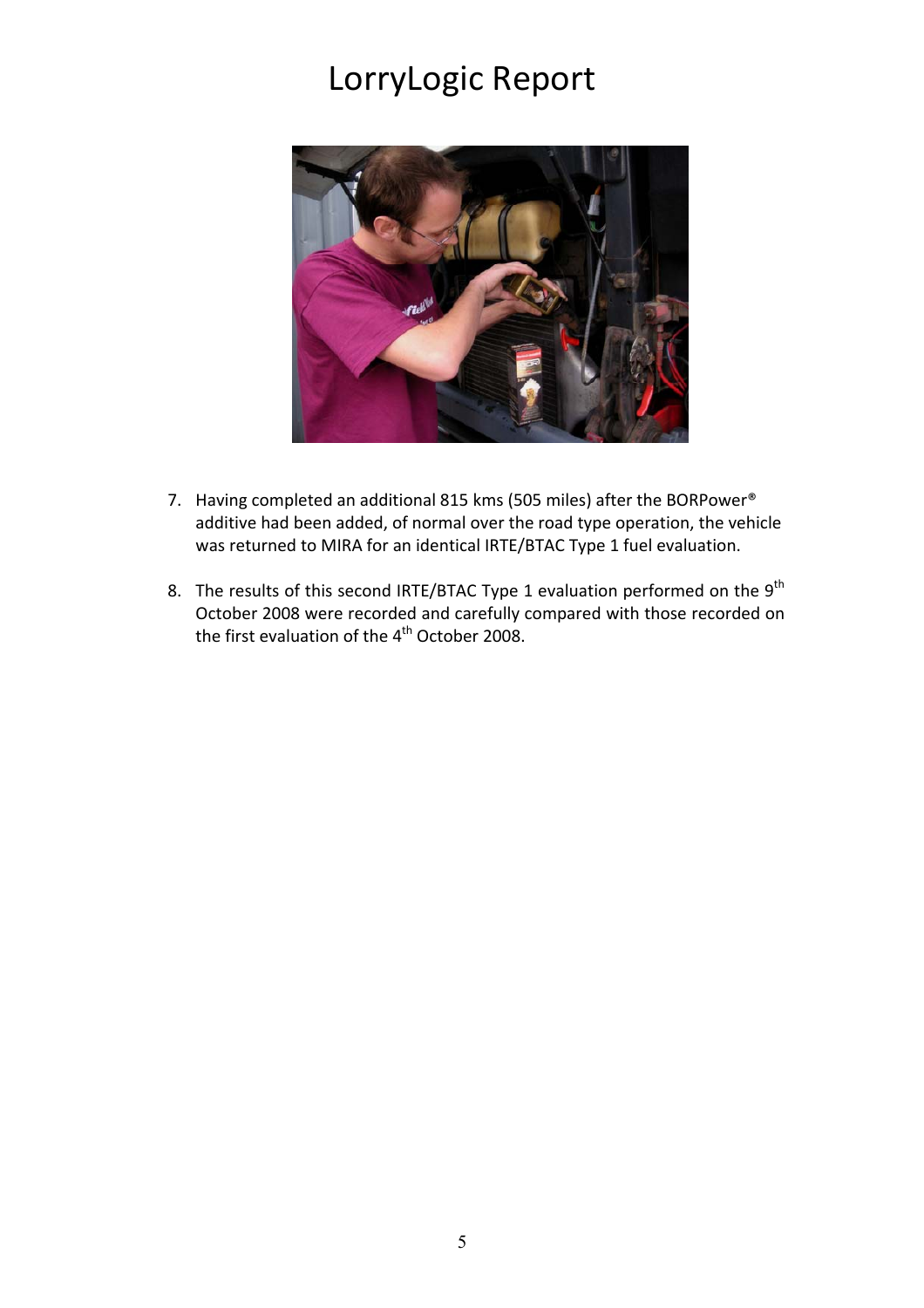## **Section 3 RESULTS**

**Summary of Results.** 

1. **Prior to addition of BORPower**® **additive:** On the 4th October the following test results were recorded.

- 1.1 *IRTE/BTAC Type 1, part 1, Test high speed*: 11.35mpg at average speed of 45.20 mph.
- 1.2 *IRTE/BTAC Type 1, part 2, Stop start circuit*: 9.72 mpg at an average speed of 22.9mph.
- 1.3 *Average of part 1 and 2*: 10.73 mpg at an average speed of 33.85 mph  $\mathrm{^{\#}}$ .

**2 After addition of BORPower<sup>®</sup> additive:** On the 9<sup>th</sup> October the following test results were recorded.

2.1 *IRTE/BTAC Type 1, part 1, Test high speed*: 12.516 mpg at an average speed of 44.4 mph.

2.2 *IRTE/BTAC Type1, part 2, Stop start circuit*: 10.825 mpg at an average speed of 22.825 mph.

2.3 *Average of part 1 and 2*: 11.88 mpg at an average speed of 33 mph **##**

#### **3 Recorded and observed improvement in fuel consumption following the application of BORPower**® **additive .**

3.1 *IRTE/BTAC type 1 test high speed*: 10.274% improvement

3.2 *IRTE/BTAC type 2 stop start circuit*: 11.36% improvement

3.3 *Average of part 1 and part 2*: 10.817% improvement **##**

## The average has been calculated on the total distances covered and the fuel consumed on each of the Type 1 Evaluations carried out on the  $4<sup>th</sup>$  and  $9<sup>th</sup>$  October 2008. That is the fuel consumed and the distance covered during part I of each test plus the fuel consumed and he distance covered during part 2 of each test.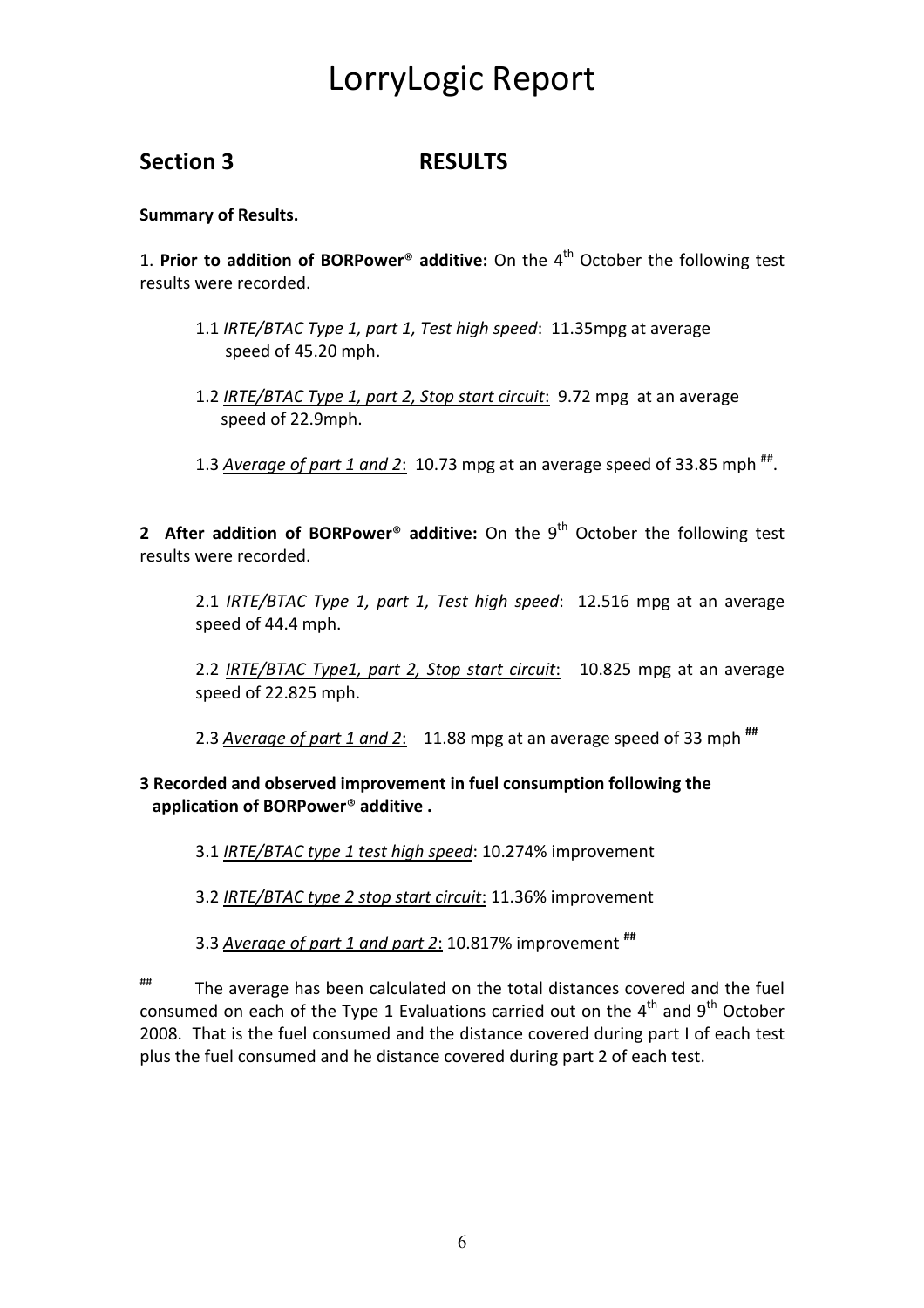## **Section 4 Discussion**

Satisfactory determination of commercial vehicles accurate fuel consumption, takes a great deal of careful planning, preparation and patience with checks and balances along the line.

Determining the amount of fuel used by weight and converting to volume by a temperature corrected specific gravity is accepted as a very accurate method by the road transport industry.

As the result of significant increases in diesel costs, operating fleets have witnessed their fleet fuel costs rising from less than 30%, twelve months ago, to over 40% of their total vehicle operating costs today (Source Transport Engineer).

Recording fleet`s fuel consumption has never been easy because of the difficulty in collecting reliable fuel consumed and distances covered data. The introduction of Telematics providing instantaneous, and trip, on board fuel performance has added another complication in that the information is very optimistic and frequently unreliable. Only very expensive fuel flow meters have proved successful and even then experience has indicated that some sort of test back up is advisable.

To evaluate just one fuel saving intervention, for example like low rolling resistant tyres or low viscosity drive train lubricants or aerodynamic devices has also been a challenge to the fleet manager. To help him, the Huge American Truck Association, introduced a Two Truck Test procedure to evaluate such one off fuel saving interventions some years ago.

Here two identical trucks were run over a given route, one fitted with the fuel saving intervention and the other with out it, and fuel used and distance covered recorded. The fuel saving intervention was then taken from one truck and installed on the other truck and the same route was run and the performances were compared.

The results were not as clear cut as one would imagine as it quickly became apparent that although the trucks were to the identical build specification, their over the road performance was as much as 4 % different.

In addition to the differences in performance, as mentioned above, there is the inevitable road hold ups and weather conditions even when vehicles are trying to run side by side as it were . These are referred to as "road noises". Possibly road noises in this context can best be described as road incidents that prevent the desired over the road plan being achieved.

For the reasons related above, BTAC (British Advisory Consortium) and the IRTE (Institute of Road Transport Engineers) devised the MIRA based Type One test procedure.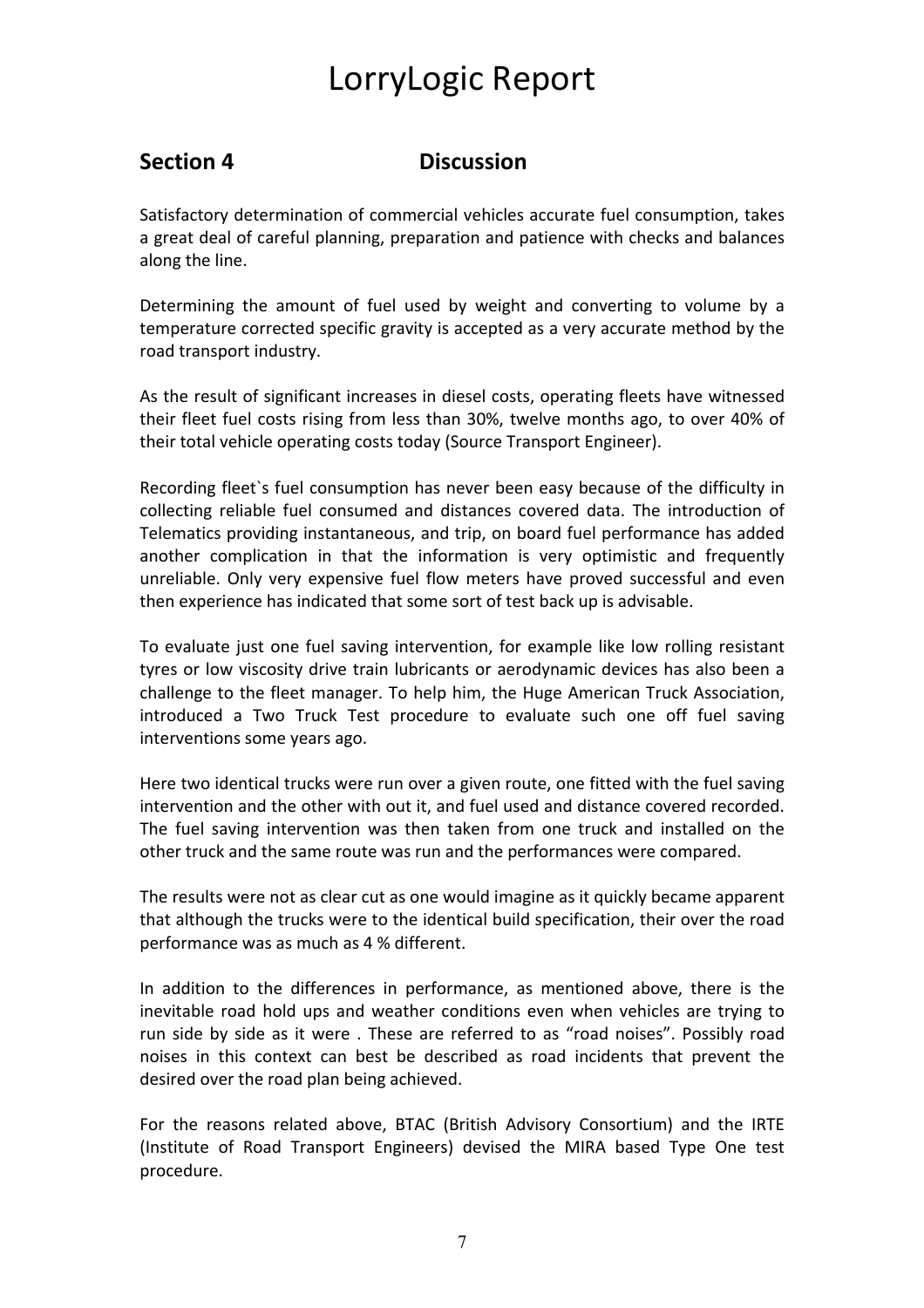Part one to simulate motorway and trunk road operation and part two the stop /start operation to simulate a delivery operation.

The benefits are to avoid "Road Noises" which enables the vehicle or vehicles to achieve their planned run. In addition data including vehicle weight, type of fuel and quantity used, in addition to distance run can be gathered accurately. Climatic conditions including wind speed and direction and ambient pressures and temperatures are recorded at 10 minute intervals.

It is fair to report that the two IRTE/BTAC Type One evaluations carried out on the 4th and 9th October went without a hitch and accordance with the plan. This was very much due to using a basic 18 tonne truck well prepared by its owner Mr Mick West, and his son Charles, who not only ran his own fleet for 30 years but was familiar with the IRTE/BTAC Part One test procedures at MIRA.

Secondly the driver on each of the test days ,a MIRA employee ,also had previous experience of the IRTE/BTAC trials and it was a great compliment that his average speed recorded over the two test days varied by as little as 1.68 % on the part 1 test and 0.5% on the part 2 test.

The gross weight of the vehicle was 1.3% heavier at 16480k or 210 kg on the second test day which would not have helped its fuel consumption. It should be pointed out that this was a working vehicle and the load had to be delivered next day.

Ambient conditions on the two days were very similar being dry and sunny with prevailing South West and South by South West gusty winds.

The average temperature on the 4th October 2008 was 10.36 C and on the 9th October was 14.37 C during the two hour test periods.

So to all intense and purposes the conditions on the two test days were as near as anybody could reasonably hope for and to be pedantic the slightly stronger wind gusts on the first test day would have been more than compensated by the extra 210 kg load carried on the second test day.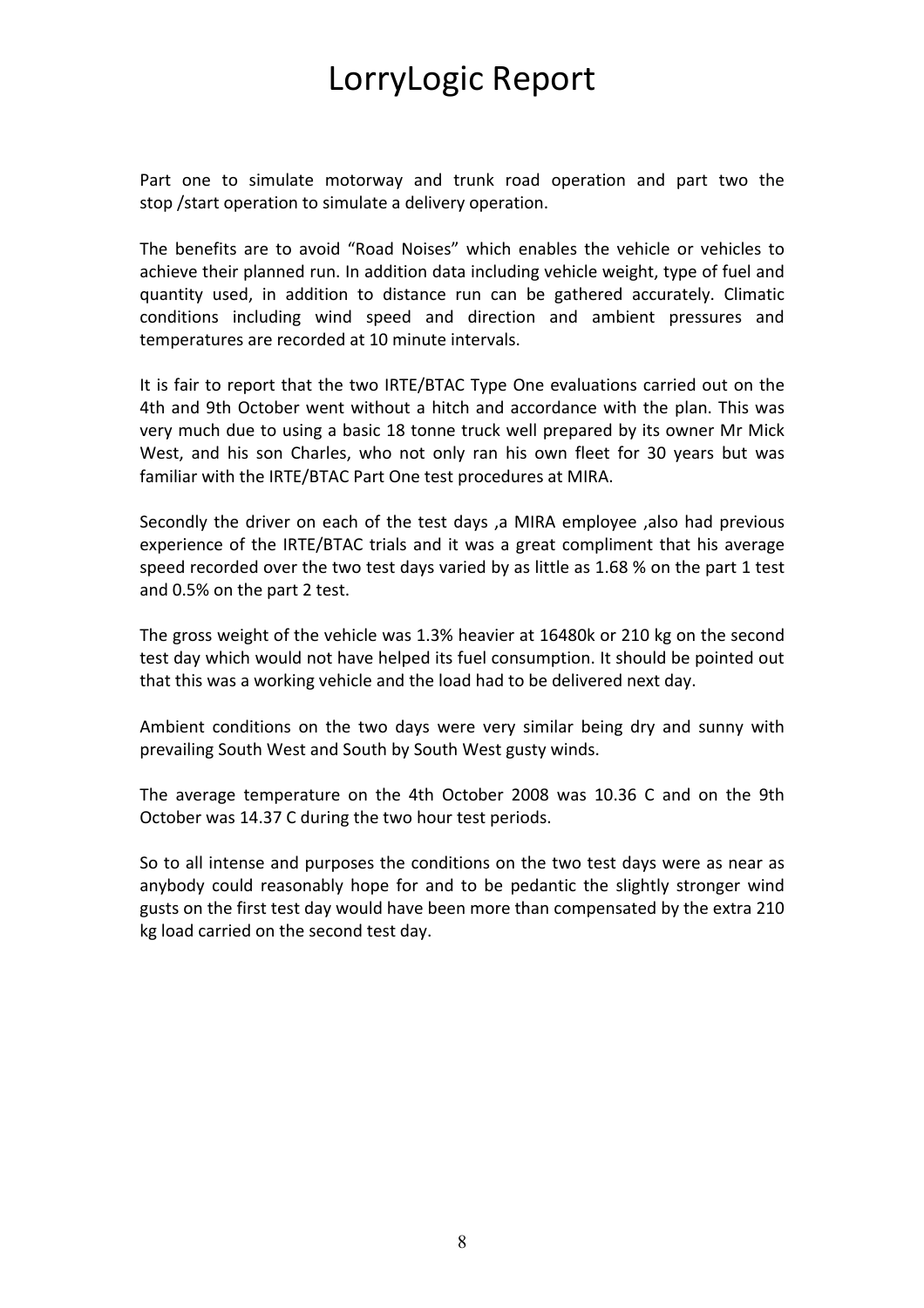## **Section 5 Conclusions**

The set Objective "to evaluate the effect of the BORPower® Lubricant Additive, on a truck`s fuel consumption, through an independent track test" has been successfully achieved.

Utilising the recommended procedures, documented in the Fuel Consumption Evaluation Booklet, published by the Institute of Road Transport Engineers two successful events were run using the MIRA proving tracks at Nuneaton



The two test track runs utilising the IRTE/BTAC Type 1 Test procedures were run on the 4th of October and again on the 9th October 2008.

The first test was run prior to the BORPower® being applied to the test vehicle's engine and an overall fuel consumption of 10.73 mpg was recorded.

Following the application of the BORPower® additive the vehicle was put into normal service and a further IRTE/ BTAC Type 1 Test performed on the 9th October 2008 .

The ambient conditions on each day were very similar and the services of the same MIRA test driver utilised.

On this occasion the overall fuel consumption of 11.88 mpg was achieved and improvement of 10.7%.

In summary the claimed fuel saving through the use of BORPower® has been verified through a successful and accurate IRTE/BTAC Type One Fuel Consumption Evaluation procedure.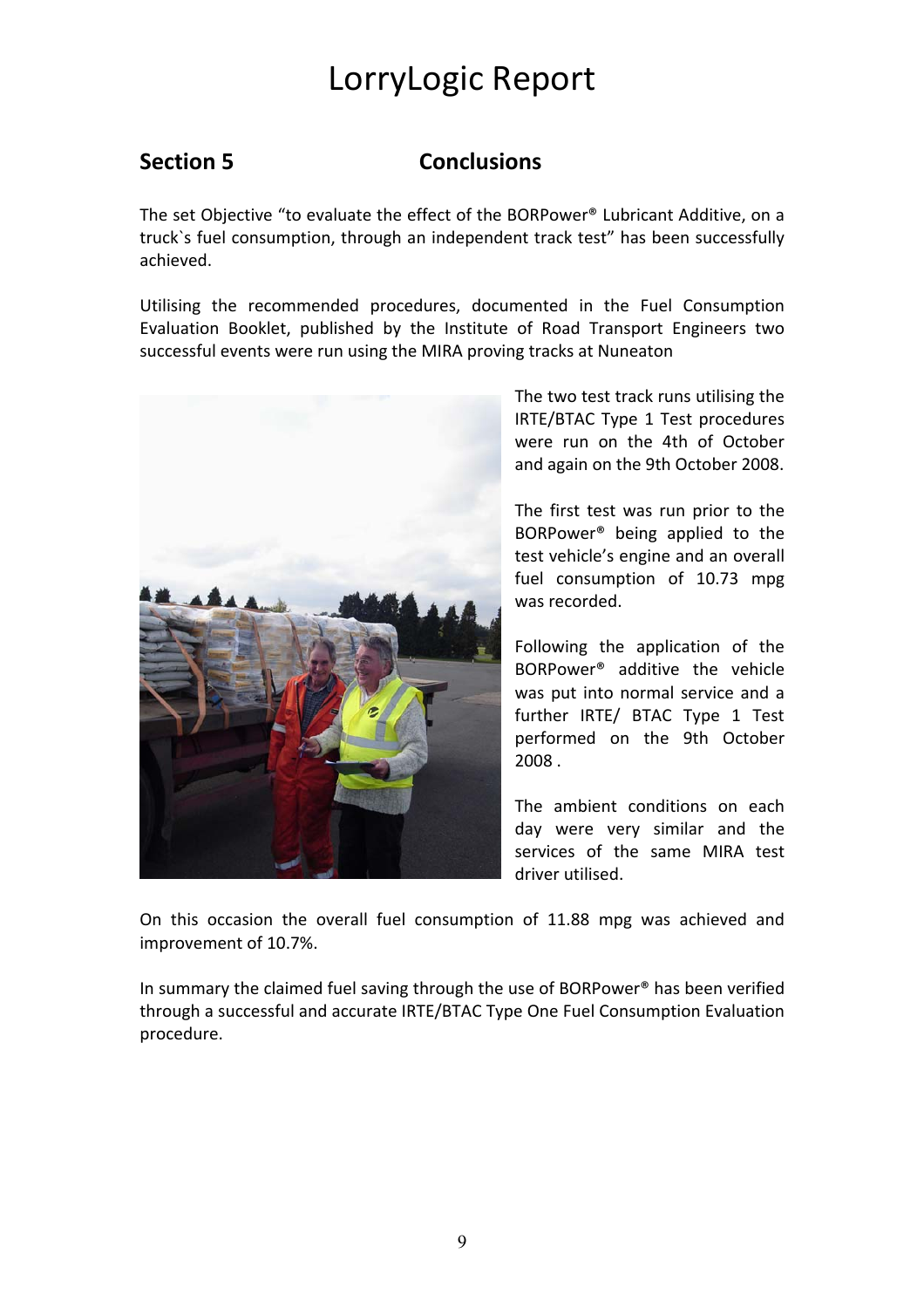| <b>Section 6</b>                                      | <b>Appendices</b>                                                    |
|-------------------------------------------------------|----------------------------------------------------------------------|
|                                                       | <b>Appendix 6A</b> Vehicle evaluation Running Sheet Results 04.10.08 |
|                                                       |                                                                      |
| Vehicle ERF EC6 N20G WWY                              |                                                                      |
|                                                       | IRTE/BTAC Type One Part 1 High Speed Circuit                         |
| <b>Tank Weight Start</b><br><b>Tank Weight Finish</b> | 71.10 kg<br>56.20 kg                                                 |
| Weight used                                           | 14.90 kg                                                             |
| Initial fuel Temp                                     | 16C                                                                  |
| <b>Specific Gravity</b>                               | $0.838 +$ correction factor 0.0007                                   |
|                                                       | le 0.8387                                                            |
| Corrected weight                                      | 14.9 kg divided by 0.8387                                            |
|                                                       | Equals 17.766Kg                                                      |
| To bring to gallons                                   | (17.7 kg X 2.2046) ibs<br>Equals 39.167lbs<br>Equals 3.9167 gallons  |
| <b>Gallons used</b>                                   | 3.9167                                                               |
| <b>Distance Covered</b>                               | 71.53km= 44.45 miles                                                 |
| <b>Fuel Consumption</b>                               | 11.35 mpg or 23.889 litres/100km                                     |
| <b>Test Time taken</b>                                | 59 mins                                                              |
| Average speed                                         | 45.20 mph                                                            |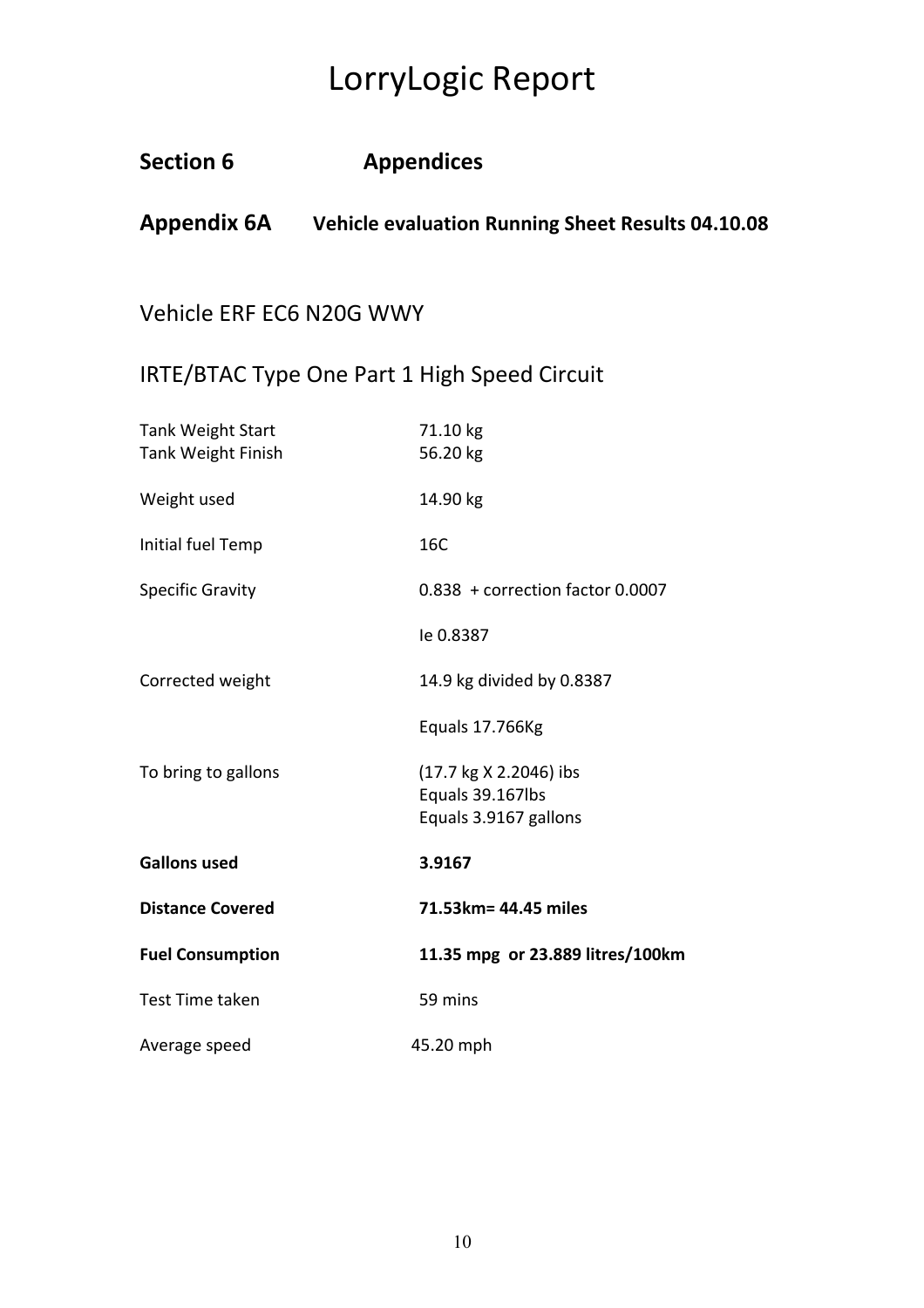## **Vehicle ERF EC6 N20GWWY**

## IRTE/BTAC Type One Part 2 Test Stop /Start Circuit

| Tank weigh Start<br>Tank weigh Finish                          | 56.20 kg<br>47.04 Kg                                                                       |
|----------------------------------------------------------------|--------------------------------------------------------------------------------------------|
| Weight of fuel used                                            | 9.16 kg                                                                                    |
| Initial fuel temp                                              | 24C                                                                                        |
| Specific gravity                                               | $0.838 +$ correction factor $0.0062$<br>Equals 0.8442                                      |
| <b>Corrected Weight</b>                                        | 9.16 kg divided by 0.8442= 10.85kg<br>10.85kg x 2.2046 equals 23.92lbs<br>or 2.392 gallons |
| <b>Fuel used</b>                                               | 2.39 gallons                                                                               |
| <b>Distance covered</b>                                        | 37.42 km = 23.25 miles                                                                     |
| <b>Fuel consumption</b>                                        | 9.72 mpg or 29.06 litres /100km                                                            |
| Time taken                                                     | 61 minutes                                                                                 |
| Average speed                                                  | 22.869mph                                                                                  |
| Average fuel consumption for part I and part 2 equals 10.73mpg |                                                                                            |
| Average speed for part 1 and part 2 equals 33.85 mph.          |                                                                                            |
| Speed conversions                                              |                                                                                            |

1 mph = 1.6093 kph  $1$  kph =  $0.6214$  mph  $1 \text{ kg} = 2.2046 \text{ lbs}$ 

 mpg = 282.5divided by litres per 100km litres/100km = divide 282.5 by mpg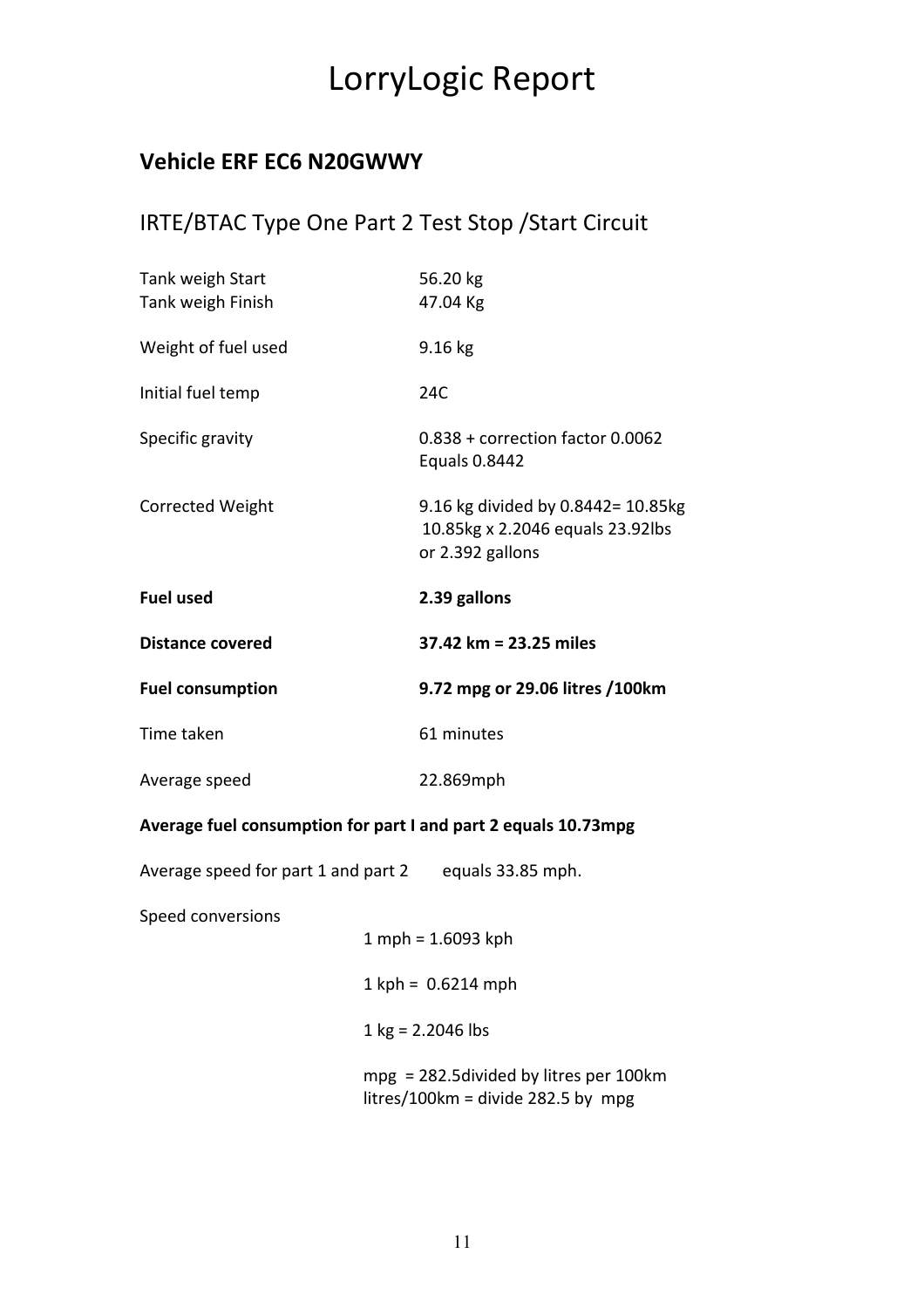Air Temp and wind speed between 11.00am and 13.20 hrs on the 0409.09 When part I and part2 trials were run

Wind ranged between 9 mph 235 SW and 21.8mph 220SW Moving 198SW to 235 SW Average temp 10.36 C

Average temp 10.36 C

Range 8.9C to 10.3C ie 1.4C

Rainfall; 0m to 0.2 mm ie not even noticed.

Vehicle weights

| <b>FRONT Axle</b>      | 3950 kg            |
|------------------------|--------------------|
| Second axle            | 4460 kg            |
| Drive axle             | 7860Kg             |
| Total Weight as tested | 16270 kg           |
| Tare weight            | 7100 <sub>kg</sub> |
| Payload                | 9170 kg            |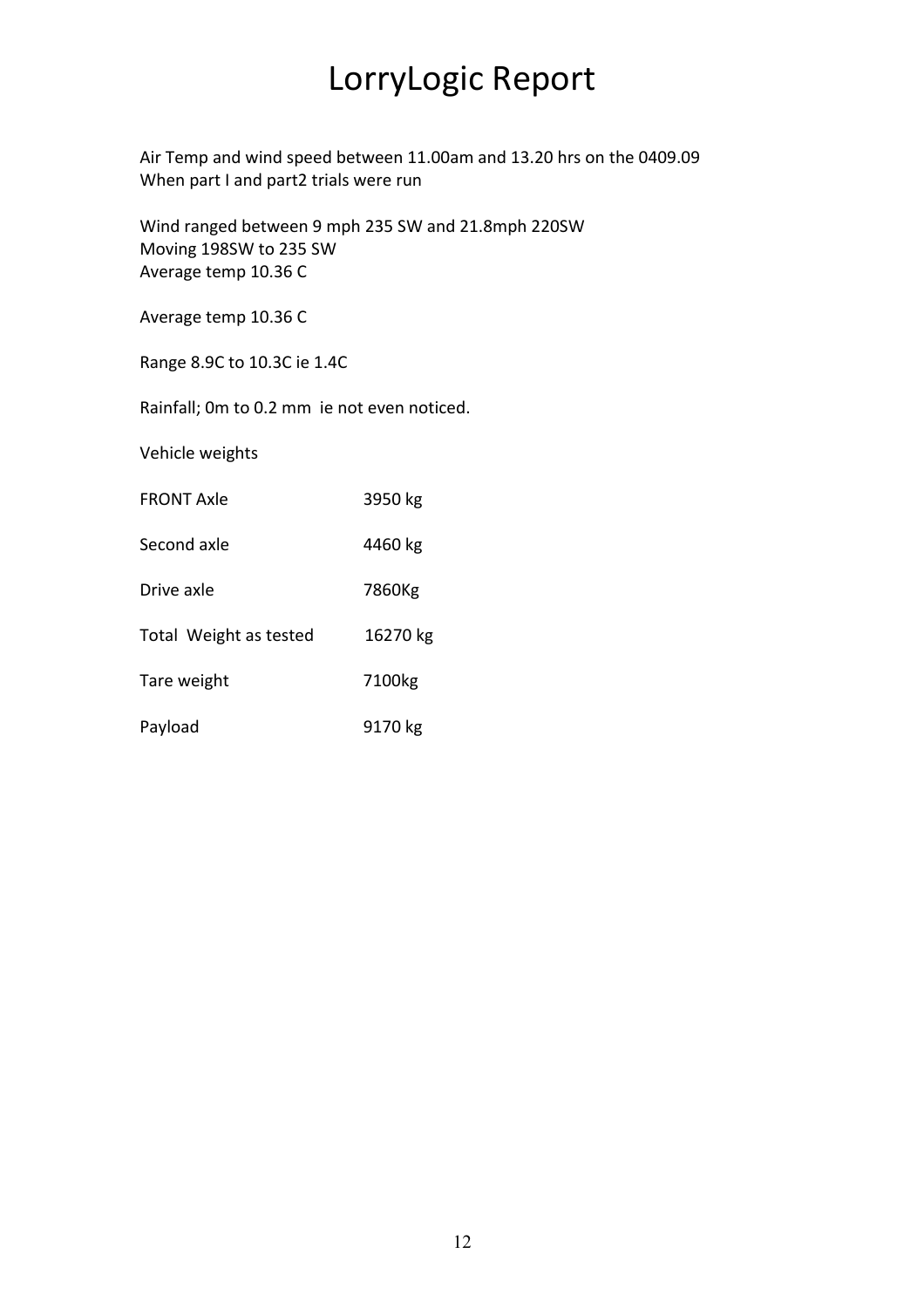## **Appendix 6B Vehicle evaluation Running Sheet Results 09.10.08**

## Vehicle ERF EC6 N20GWWY

## IRTE/BTAC Type One Part I High Speed Circuit

| <b>Tank Weight Start</b> | 50.90 kg                                        |
|--------------------------|-------------------------------------------------|
| Tank weight              | 37.32                                           |
| Weight of fuel used      | 13.58 kg                                        |
| Initial Fuel temp        | 27C                                             |
| <b>Specific Gravity</b>  | 0.832 plus correction factor 0,0083<br>le 0.841 |
| Corrected weight         | 13.58 kg divided by 0.841 equals 16.148 kg      |
|                          | Equals 16.148 x 2.2046 equals 35.6 lbs          |
| Gallons                  | 3.56 gallons                                    |
| <b>Distance</b>          | 71.7 km = 44.555 miles                          |
| Fuel consumption         | 12.516 mpg or 22,570 litres /100km              |
| Time taken               | 1 hr. 15 secs equals 60.25 mins                 |
| Average speed            | 44.4 mph                                        |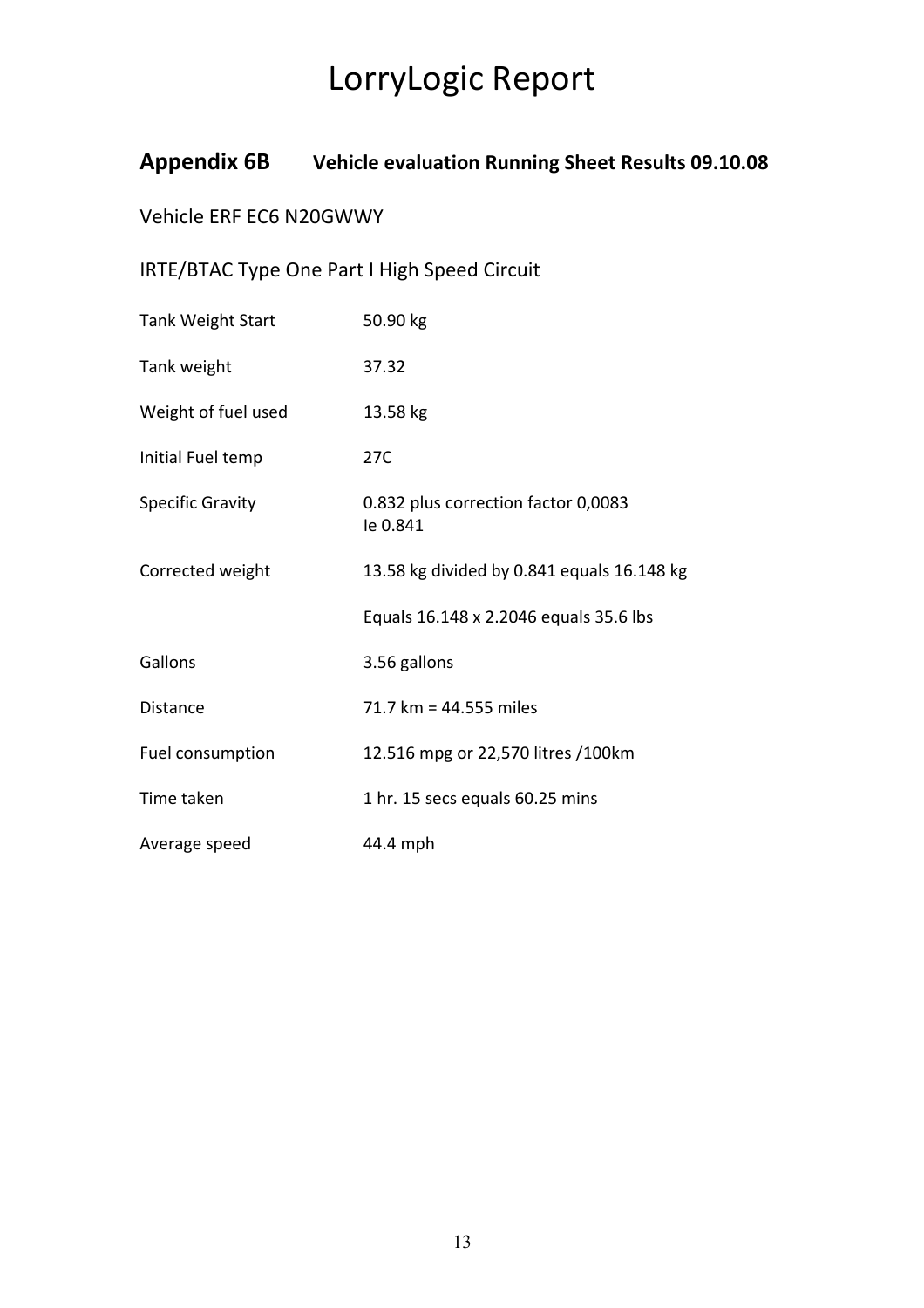## **Vehicle ERF EC6 N20G WWY**

## IRTE/BTAC Type One Part Two Stop Start Circuit

| Tank weigh Start         | 37.32 kg                                            |
|--------------------------|-----------------------------------------------------|
| Tank weight Finish       | 29.06 kg                                            |
| <b>Fuel Used</b>         | 8.26 kg                                             |
| Initial Fuel Temp        | 34C                                                 |
| Specific gravity         | 0.832 correction factor add 0.0131<br>Equals 0.8451 |
| Corrected weight         | 8.26 kg divided by 0.8451<br>Equals 9.77 kgs        |
| Gallons                  | Equals 9.77 kgs x 2.2046 equals 2.152 galls         |
| <b>Distance</b>          | 37.5 km = 23.3 miles                                |
| <b>Fuel Consumption</b>  | 10.825 mpg or 26.096 litres/100 km                  |
| Time                     | 1 hour 1 min 20 seconds ie 61.33 mins               |
| Average speed            | 22.825 mph                                          |
| Average fuel consumption | for part 1 and part 2 equals 11.88 mpg              |
| Average speed            | for part 1 and part 2 equals 33 mph                 |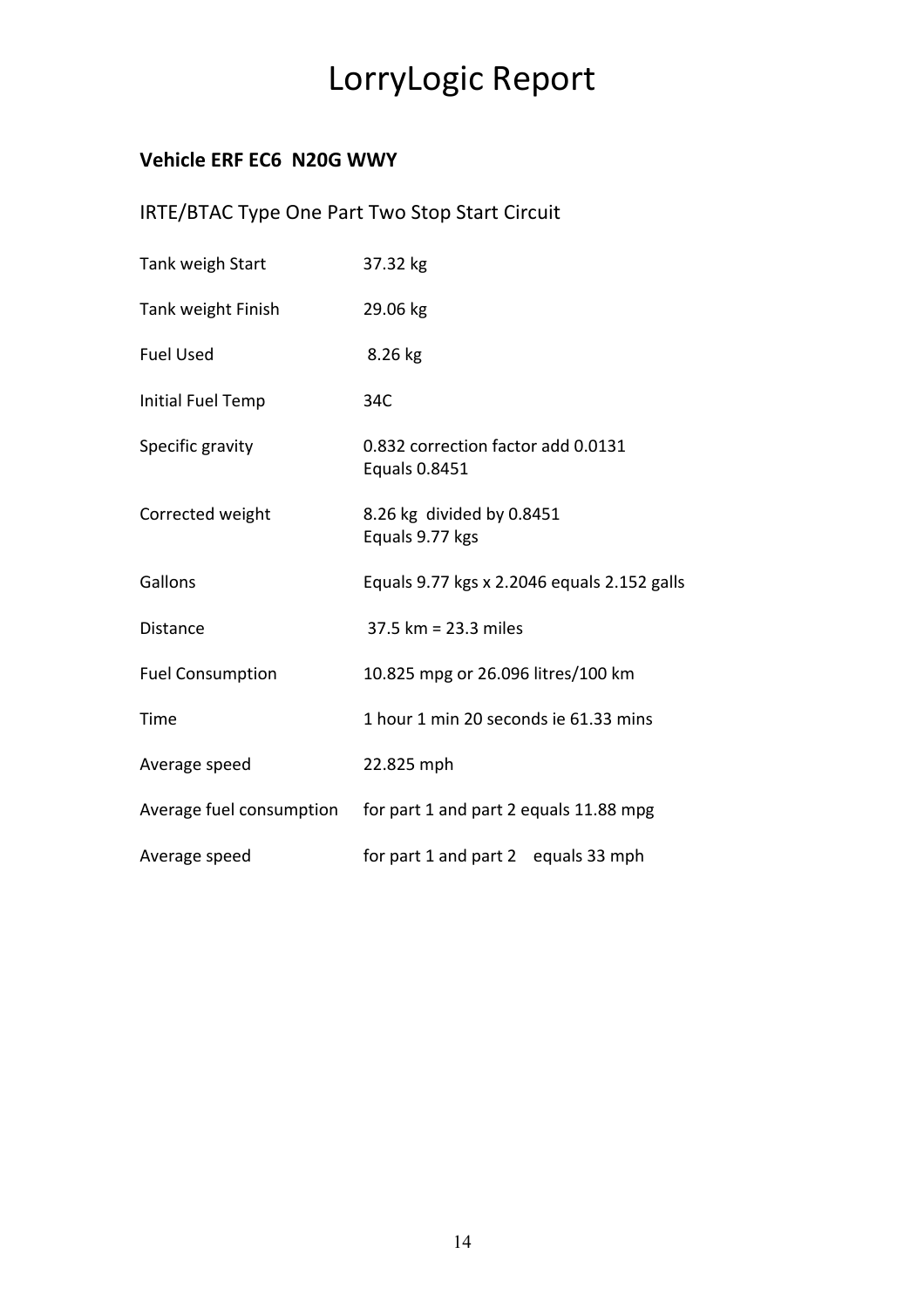Air and wind speed between 14.30hours and 18.00 hours At the time the tests were being carried out.

Wind speed ranged between 12.6mph in a 234 degree SW direction and 5.8mph in a 219 degree SW direction

Average ambient temp was 14 .37 C

Temperature ranged from 16.10 C to 13.5C

Rain fall was 0 mm

Weights

| Front Axle   | 4545kg   |  |
|--------------|----------|--|
| Second Axle  | 4645kg   |  |
| Drive axle   | 7280 kg  |  |
| Total weight | 16480 kg |  |
| Tare weight  | 7100 kg  |  |
| Payload      | 9380 kg  |  |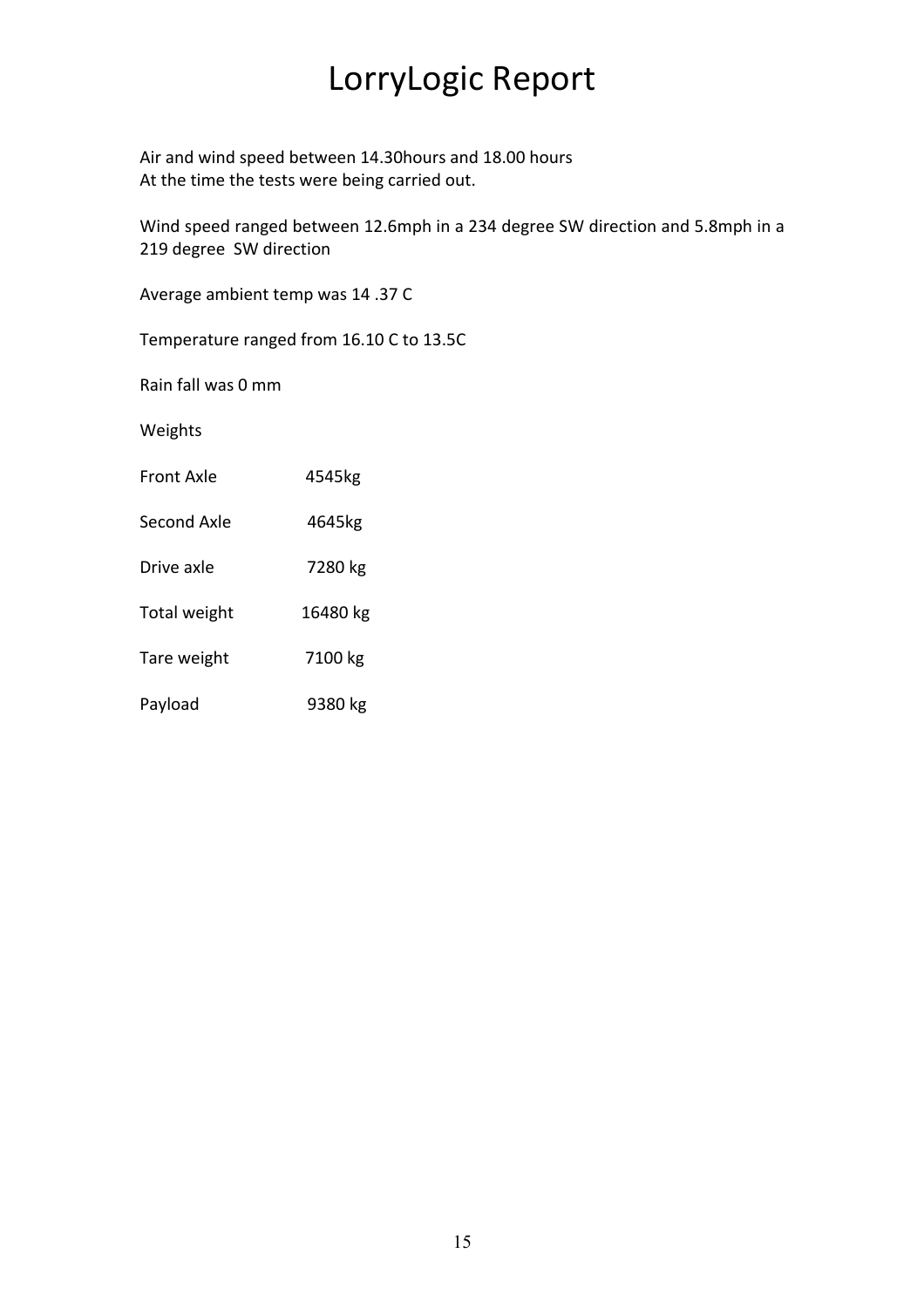## **Section 6 C Vehicle specification/ Engine oil Specification**



| <b>Make and Model</b>        | ERF EC6                      |
|------------------------------|------------------------------|
| <b>Reg No</b>                | <b>N 20 GWW</b>              |
| <b>Plated weights</b>        |                              |
| <b>Front axles</b>           | 6.5 Tonnes                   |
| <b>Drive axle</b>            | 10 tonnes                    |
| <b>Gross Vehicle weight</b>  | 21 tonne                     |
| <b>Vehicle configuration</b> | 6 x 2 twin steer             |
| <b>Wheel base</b>            | 7 metres                     |
| <b>Engine</b>                | EC 6 Cummins 210bhp@1850 rpm |
| <b>Gear box</b>              | Eaton 9 speed                |
| <b>Tyres</b>                 | 11 22.5                      |
| <b>Front Axles</b>           | New 7mm minimum tread        |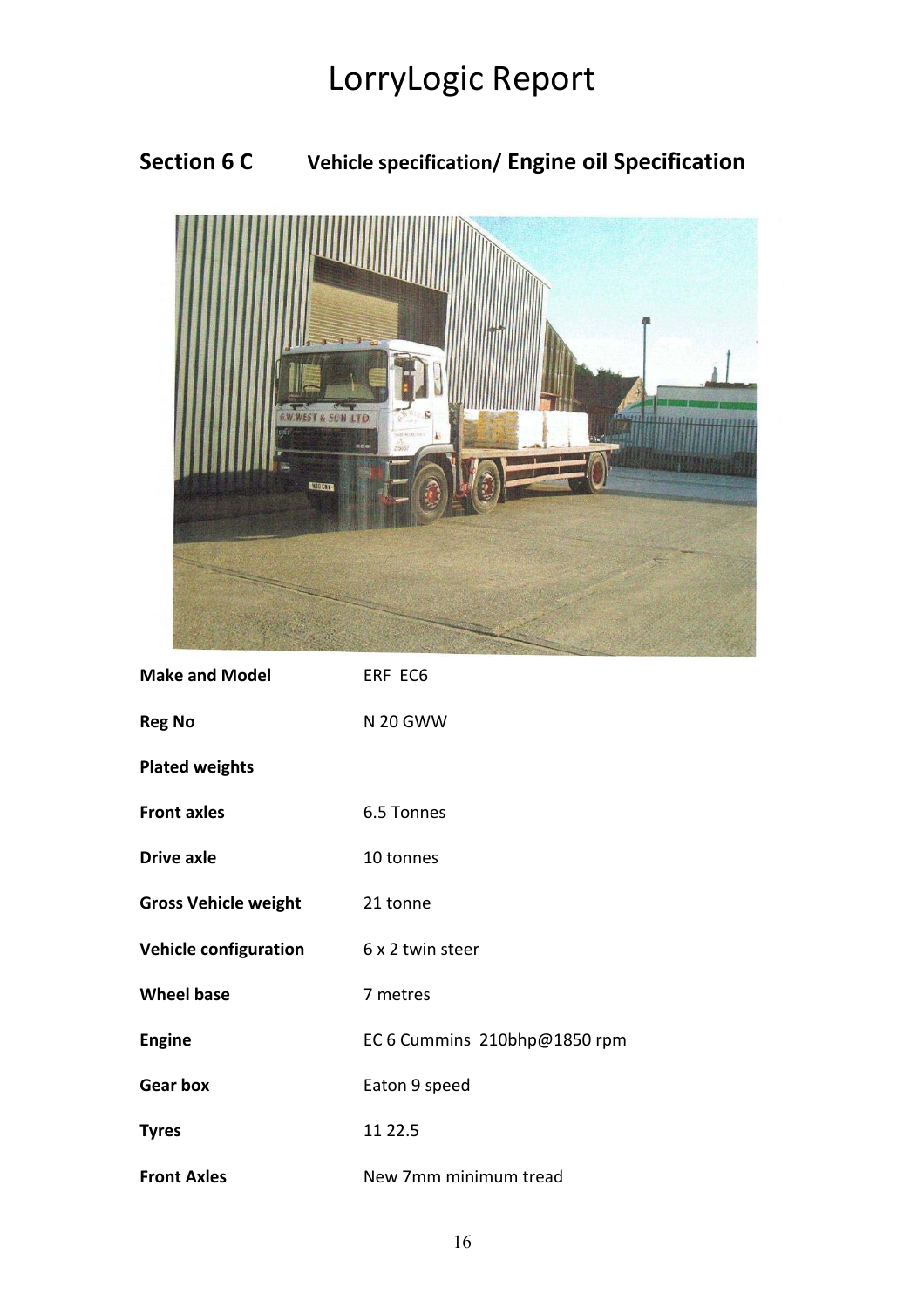| <b>Drive axle</b>                                                                            | New 11 mm minimum tread                                      |  |
|----------------------------------------------------------------------------------------------|--------------------------------------------------------------|--|
| Pressures as tested                                                                          | 100 psi all round and no sign of abnormal Tread wear.        |  |
| <b>Body</b><br><b>Head board</b><br>Deck height                                              | Flatbed 7 m Wooden board<br>Wood<br>1.3m<br>$1.22 \text{ m}$ |  |
| Vehicle speed                                                                                | governed to 56 mph.                                          |  |
| Engine oil renewed on the 5 <sup>th</sup> October as was engine oil filters and fuel filters |                                                              |  |

**Engine oil used Comma Super Diesel 15W/40** 

Meets Cummins engine oil spec CES 20071/ 72/76/77 Approval. Also meets ACEA A3 B3 B4 E5 APISL CF CHH requirements. The oil is mineral based oil ie not a synthetic or semi synthetic . The vehicle owner has used Comma oils for many years with success. He uses Comma EP 90 ( Extreme Pressure Hypoid oil )for his gearbox and rear axle .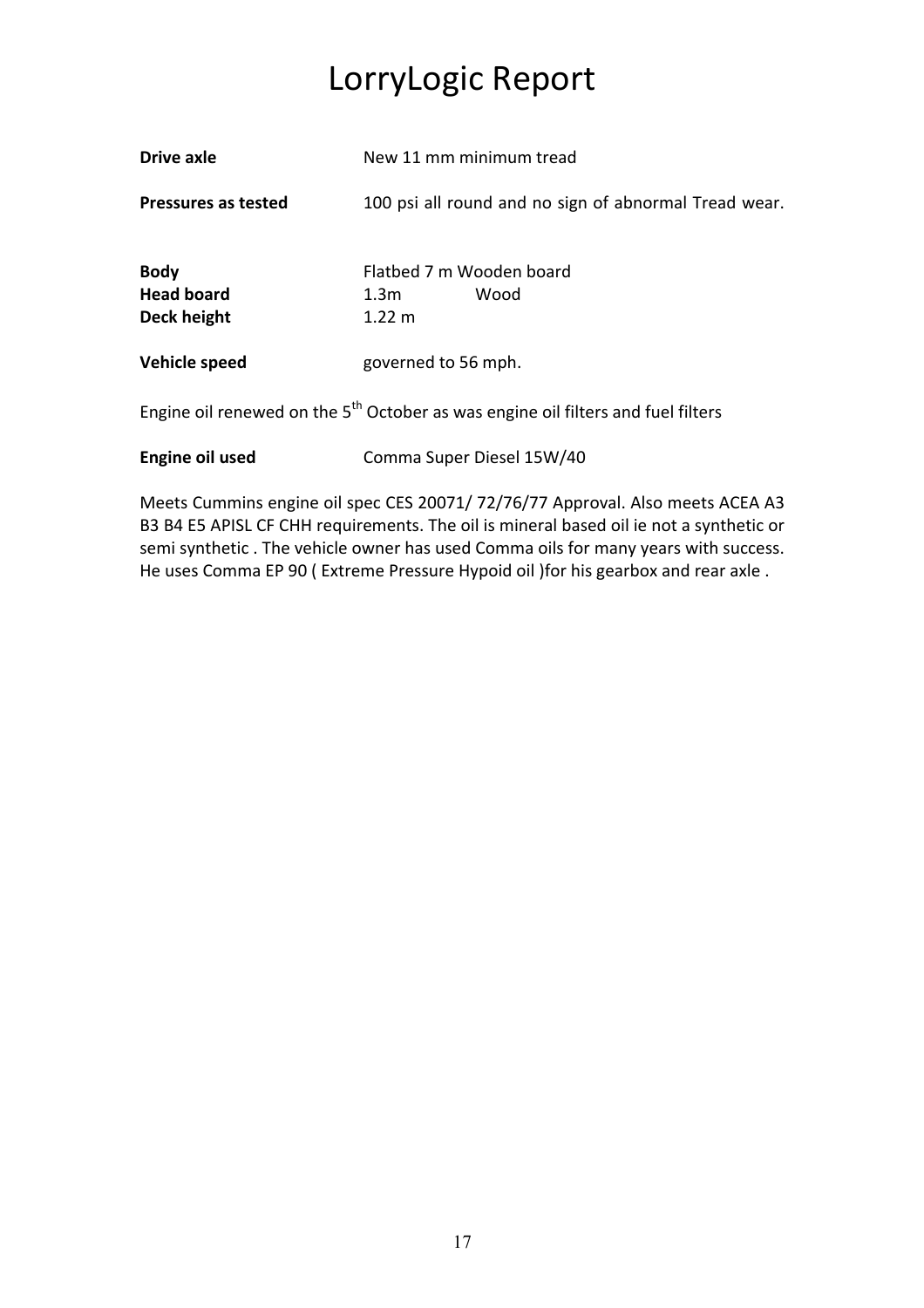## **Section 6 D The MIRA Track Details (Utilised on the 4<sup>th</sup> and 9<sup>th</sup> of October 2008)**

#### **MIRA's extensive proving ground provides an unparalleled venue for product development and validation.**

A comprehensive range of circuits and facilities enables our customers to carry out a wide range of tests in a controlled and secure environment, irrespective of vehicle type – motorcycles, cars, commercial, off-highway and military vehicles. Whatever your objectives – vehicle performance, durability, NVH, ride quality, braking or chassis development – you will find a range of solutions including extensive support services to assist you in achieving the levels of quality required for your future test programmes.



**Aerial view of MIRA proving ground and test track facility** – The triangular mint green circuit is the high speed circuit used in part one of the evaluation.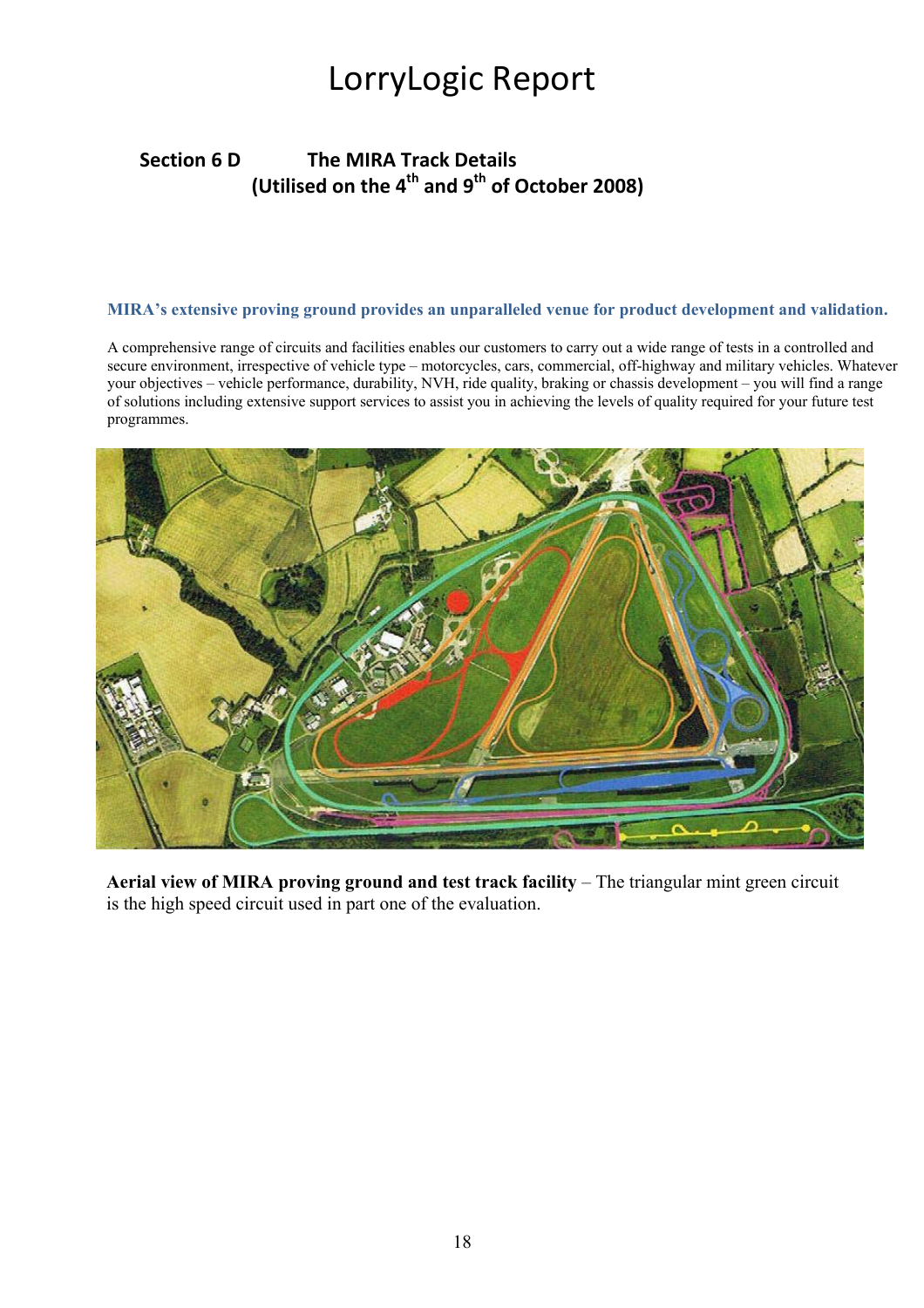

#### **A separate view of the high speed circuit**

### **INNER DURABILITY CIRCUIT**

#### Applications

General durability

#### Repeated brake test Transmission and variable speed tests

- Lane changes
- + Tyre test

#### **Facility Description**

- Three-lane main straight of over 1km in length, with hard shoulder to the left and run-off area to the right
- + Length of circuit is 3.8km

**A view of the inner durability circuit used for part 2 or the stop start circuit** 

 $\mathbf{B}$ 

Control Tower

#### 19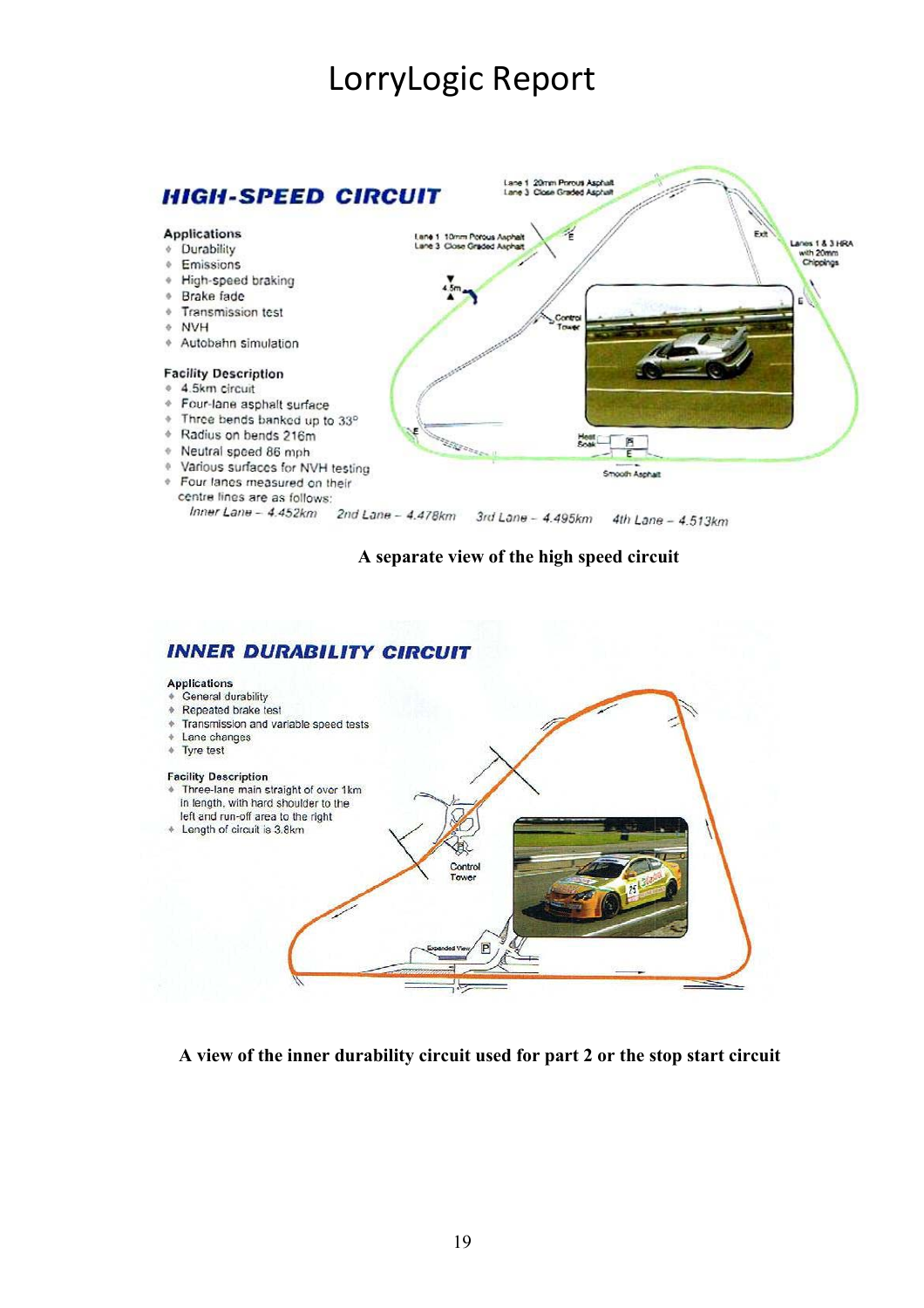## Section 6 E **CONSULTANCY PROFILE** / **CURRICULUM VITAE**

| Name:             | Roger Denniss                                                     |  |
|-------------------|-------------------------------------------------------------------|--|
| Company:          | Lorry.Logic (1980)                                                |  |
| <b>Address:</b>   | 5 Mill Hill<br><b>Mount Pleasant Road</b><br>Repton<br>Derbyshire |  |
|                   | <b>DE65 6GO</b>                                                   |  |
| <b>Telephone:</b> | 01283 702269                                                      |  |
| Fax:              | 01283 703909                                                      |  |
| Mob:              | 07951 998826                                                      |  |
| <b>Email:</b>     | lorrylogic@virgin.net                                             |  |
| Date of Birth:    | $14th$ March 1935                                                 |  |

#### **QUALIFICATIONS**

- Chartered Engineer.
- Fellow of the Institution of Mechanical Engineers.
- Honorary Fellow of the Institute of Road Transport Engineers.
- Honorary Fellow of the Society of Operation Engineers.
- One time Associate Member of the Institute of Motor Claims Assessors.
- One time Associate Member of the Institute of the Motor Industry.

#### **AWARDS**

- 1947 : Scholarship to the Guildhall School of Music (London) Violin
- 1955 : Stewart and Arden Prize for Student of the Year (Action Technical College).
- 1981 : McKenzie Junner IRTE National Award for Introduction of VMRS to Europe.
- 1991 : Motor Transport Award for Services to the Road Transport Industry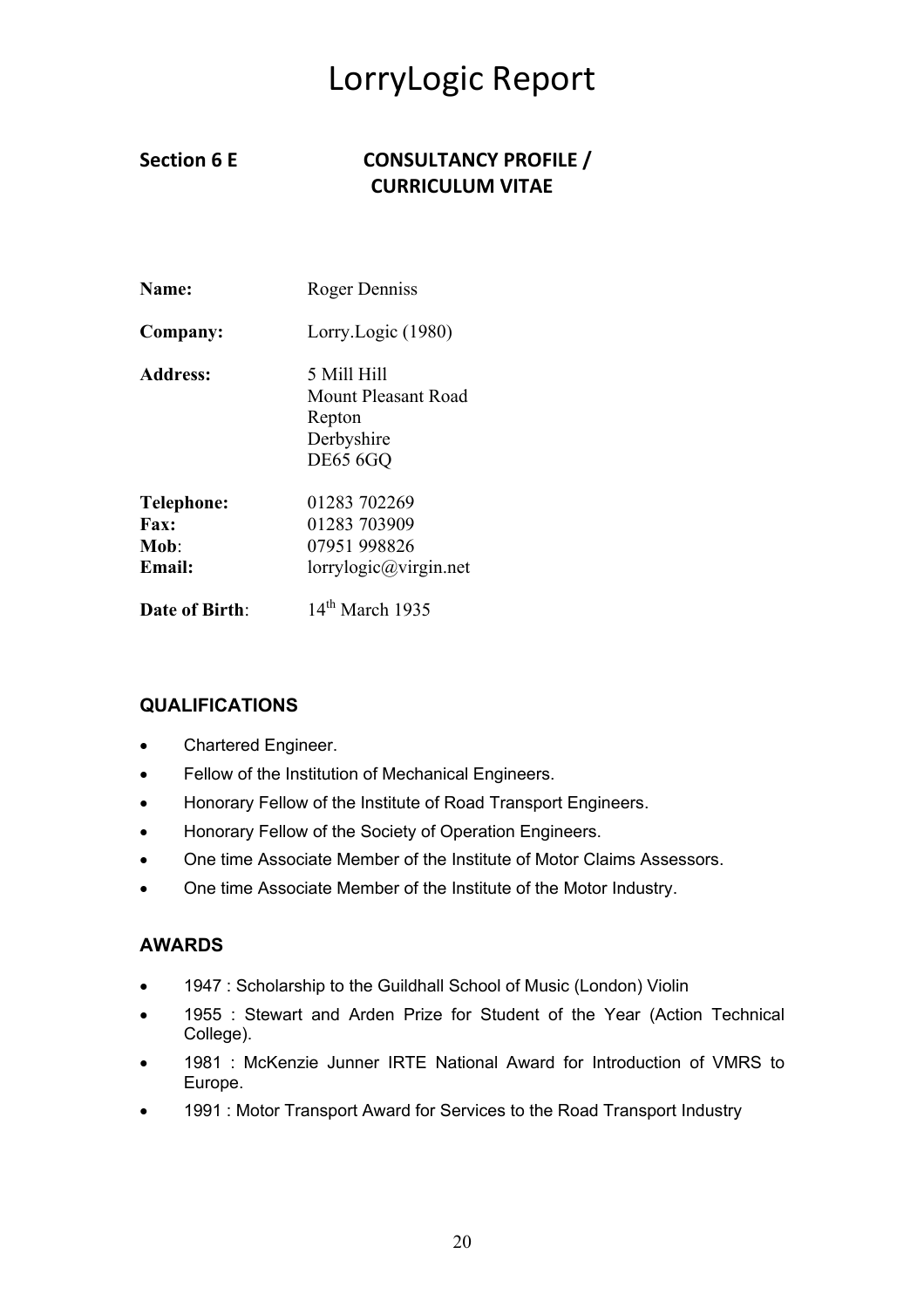### **ACTIVITIES**

- Served on the Board of the Automobile Division of the Institution of Mechanical Engineers and Chairman of Operator User Committee.
- Ex-Chairman and Vice President of the Institute of Road Transport Engineers.
- Founder Member of the Brewery Transport Advisory Committee and one time Chairman.
- Founder Member of the European Transport Maintenance Council and one time Chairman.

#### **CAREER**

| <b>Job Title</b>                                             | Company                          |  |
|--------------------------------------------------------------|----------------------------------|--|
| Approximate                                                  |                                  |  |
| <b>Dates</b>                                                 |                                  |  |
| Proprietor<br>Current                                        | Lorry Logic                      |  |
| <b>Director of Distribution Services</b><br>1988 - 1992      | <b>Bass Brewers</b>              |  |
| Director of Distribution<br>1984 - 1988                      | <b>Bass UK</b>                   |  |
| <b>Director of Fleet Engineering Services</b><br>1976 - 1984 | <b>Bass Production</b>           |  |
| <b>Group Fleet Engineer</b><br>1971 - 1976                   | <b>Bass Charrington</b>          |  |
| <b>Chief Vehicle Examiner</b><br>1969 - 1971                 | <b>Bass Charrington</b>          |  |
| <b>Automotive Engineer</b><br>1965 - 1969                    | Shell Mex & BP                   |  |
| <b>Motor Claims Assessor</b><br>$1962 - 1965$                | Eclipse Motor Policies at Lloyds |  |
| Shoe Repairer<br>1959 - 1962                                 | <b>Denniss Bespoke Shoes</b>     |  |
| Garage Manager<br>1958 - 1959                                | Joe Lyons                        |  |
| M.T. Fitter<br>$1956 - 1958$                                 | <b>RAF Cyprus</b>                |  |
| <b>Evening School Lecturer</b><br>1954 - 1956                | <b>Acton Technical College</b>   |  |
| Apprentice Motor Technician<br>$1951 - 1954$                 | Shaw & Kilburn                   |  |
| Pupil<br>$1946 - 1951$                                       | <b>Walpole Grammar School</b>    |  |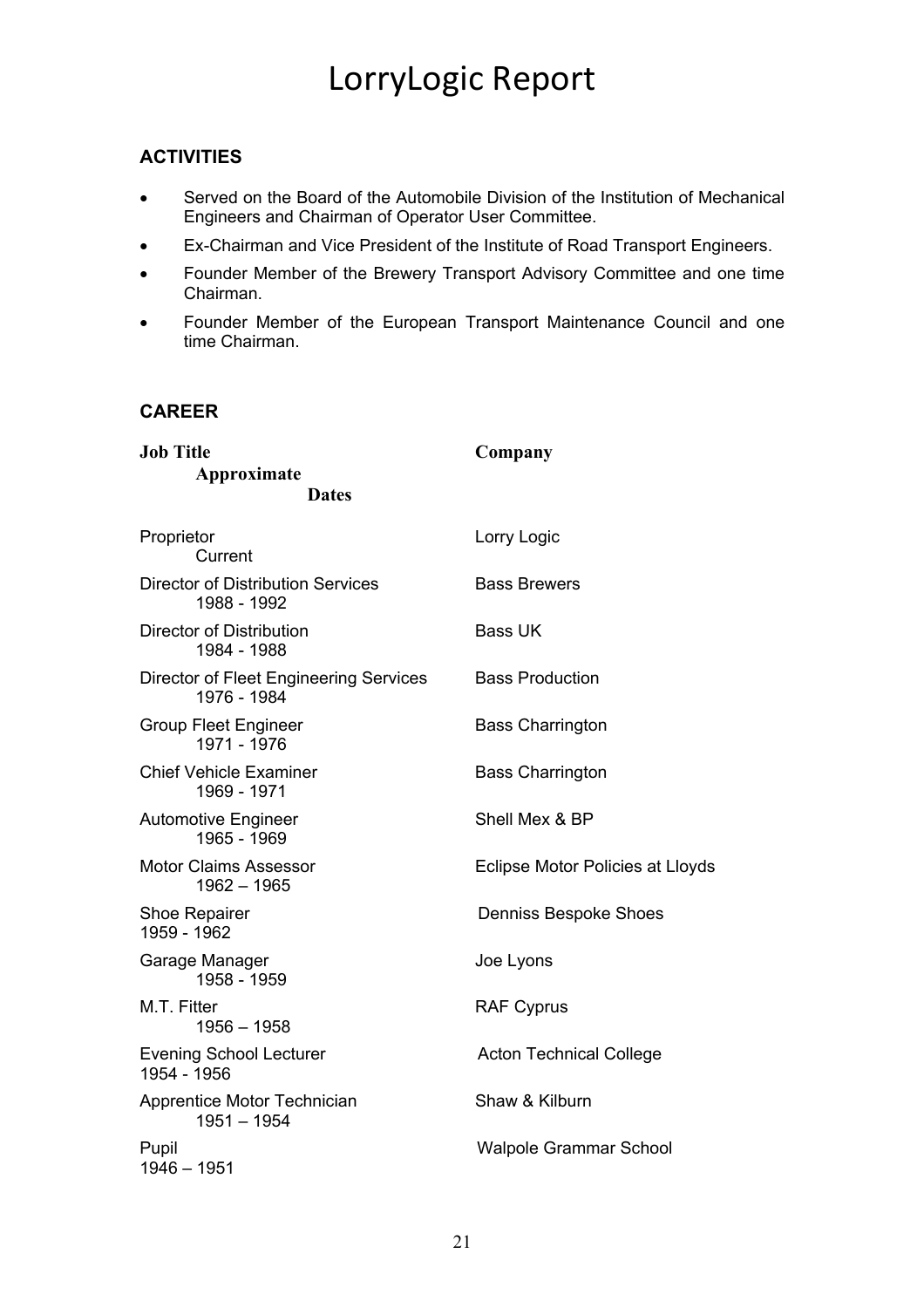## **Education**

| <b>Location</b><br><b>Achievements</b>                                | <b>Subjects</b>                             |                 |  |
|-----------------------------------------------------------------------|---------------------------------------------|-----------------|--|
| St Mary's Primary School 1940-1946                                    |                                             |                 |  |
| Hanwell London W7                                                     |                                             |                 |  |
| Walpole Grammar School 1946-1951 General and Science<br>Maths & Music |                                             | 0 level         |  |
| Soccer Captain                                                        |                                             | School<br>House |  |
| Captain                                                               |                                             |                 |  |
| Northfields West London                                               |                                             |                 |  |
| Guildhall School of Music 1951-1952<br>Grade 5                        | Violin                                      |                 |  |
| Temple London.                                                        |                                             |                 |  |
| RAF Hednesford and<br><b>Service Medal</b>                            | <b>Military Training</b>                    | Overseas Active |  |
| Akrotiri Cyprus !956-58<br>English Language                           |                                             | O level         |  |
| <b>Acton Technical College</b><br><b>Distinction</b>                  | <b>City and Guilds Motor Mechanics</b>      |                 |  |
| <b>Distinction</b>                                                    | <b>City and Guilds Technicians</b>          |                 |  |
|                                                                       |                                             |                 |  |
| Pass                                                                  | <b>NJIC Craftsman Certificate</b>           |                 |  |
| Southall Technical college<br><b>Distinction</b>                      | <b>ONC &amp; HNC Mechanical Engineering</b> |                 |  |
| 1951-1956                                                             | (Maths, Strength of Materials Theory        |                 |  |
|                                                                       | of Machines, Heat Engines. Theory           |                 |  |
|                                                                       | of Combustion & Engineering Drawing.        |                 |  |
| 1958-1961<br>Pass                                                     | Endorsements (5) for IMechE                 |                 |  |
| <b>Correspondence Course</b><br>Credit                                | Institute of Motor Claims Assessors         |                 |  |
| 1960                                                                  | (Insurance and the law)                     |                 |  |
| University College Cambridge<br>Credit                                | Psychology of Innovation                    |                 |  |
| 1961                                                                  |                                             |                 |  |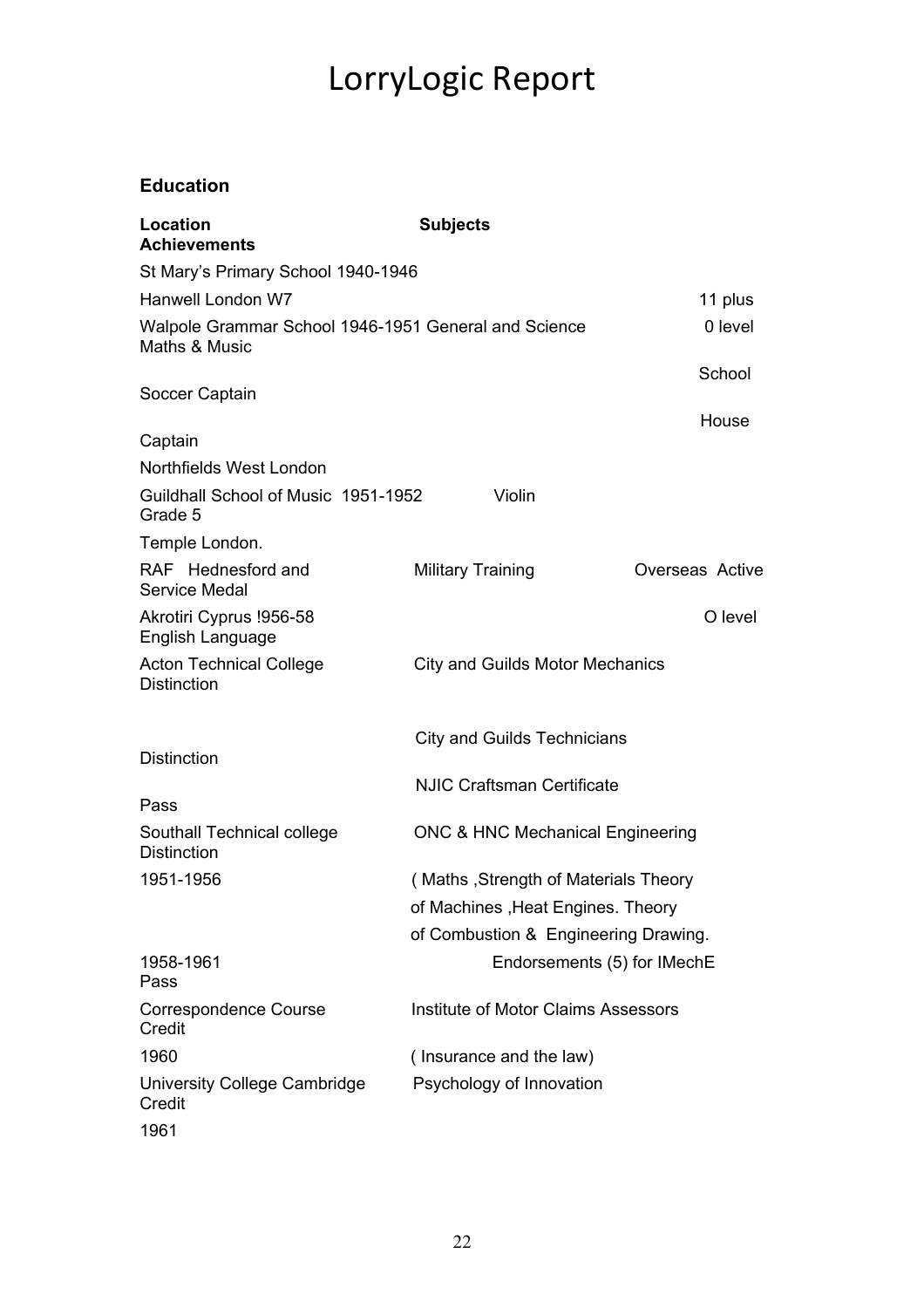The Learning Shop Burton GCSE IT **Distinction** 2006

### **MAJOR AREAS OF WORK**

- Organising UK ,USA and European technical conferences.
- Reducing manual handling accidents and incident rates in large national fleets.
- Improving vehicle workshop efficiency and reducing costs through audit.
- Reducing HGV fixed and operating costs.
- Optimising distribution service and cost levels.
- Motivating staff.
- Management and technical training.
- Concept vehicle development from concept to hardware.
- **Investigating accidents on the road and in the depot and factory.**
- **Registered Expert Witness.**
- Bar-code activated repair and maintenance recording / analysis systems.
- Driver activity sampling and driver training to reduce accidents and operating costs.
- Promoting the adoption of a universal standard bar-code symbology for the motor industry, i.e. EAN 128.
- Promoting the adoption of a UK recognised vehicle maintenance repair standard code, i.e. VMRS.
- Promoting the adoption of scientific methods of staff recruitment and development, including psychometric assessment methods.
- **Fuel Efficiency Adviser vehicle fleets.**
- Author of Best Practice Case Studies A.E.A.
- Author of Bridgestone Wheel nut re torque manual 2005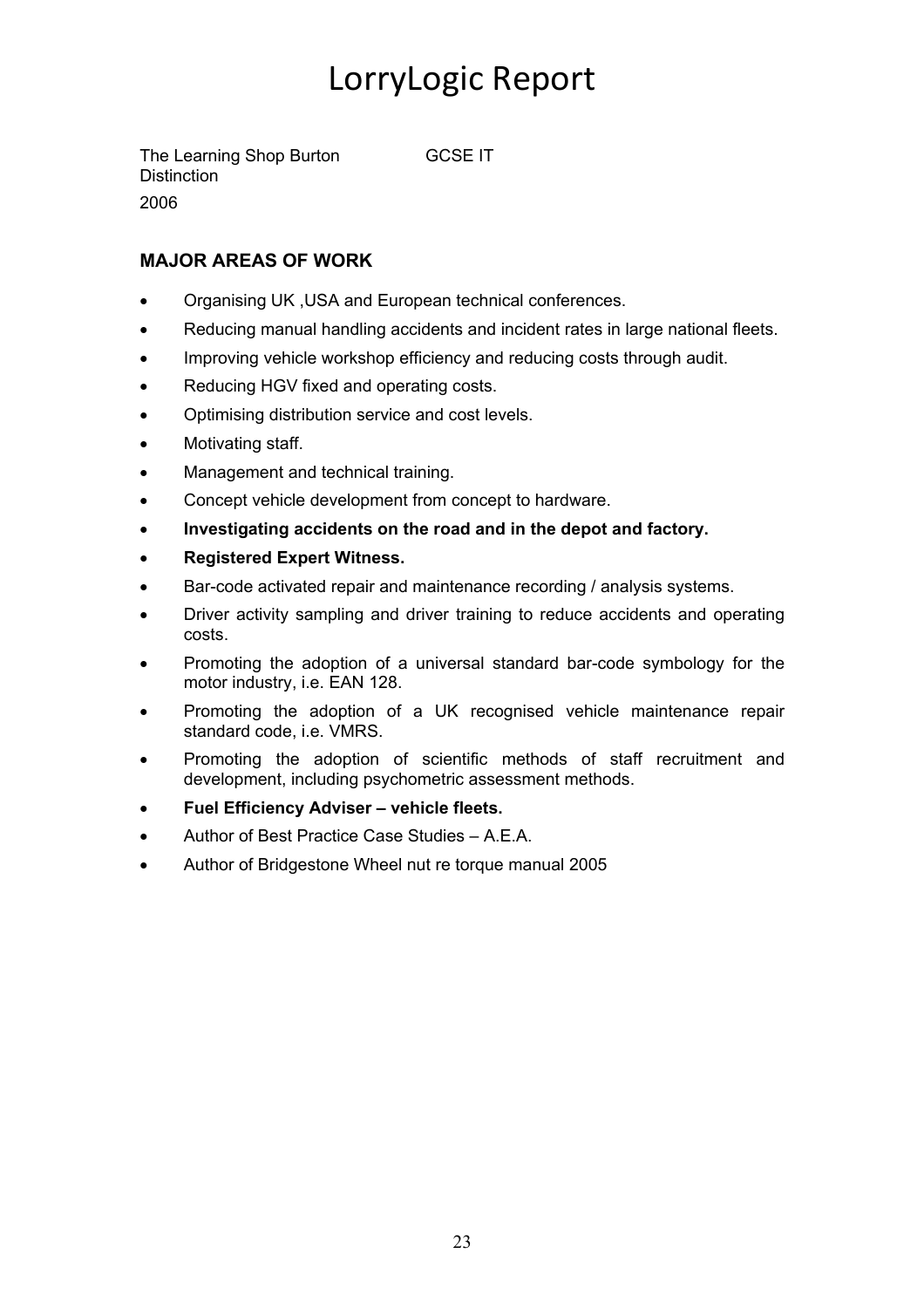#### **EXPERTISE HAS BEEN GAINED RESOLVING CLIENTS' CONCERNS WITH;**

- Motor Industry Research Association
- Transport Road Research Laboratory
- Cranfield College of Technology Materials Handling
- Robens Ergonomic Laboratory at Surrey University
- Institute of Road Transport Engineers
- Institution of Mechanical Engineers
- Society of Motor Manufacturers and Traders
- **Brewers Society**
- Shell UK
- **Bass Brewers**
- Parcel Force
- British Telecommunications
- Volvo Bus and Truck
- Marshalls of Cambridge
- Fletcher Computer Services (Sheldon, Birmingham) Sanderson
- Gulf Oil Company
- Translitre (Swadlincote)
- Hackney Inc. (USA)
- Royal Automobile Club
- Ratcliffe Forklift Trucks
- Radius Computers Ltd
- Equipment Maintenance Council, USA
- Midland Lead Manufacturers Ltd
- Transport Efficiency, Auckland, New Zealand
- New Zealand Department of Scientific & Industrial Research
- Lee Wai Lee Technical Institute, Kowloon, Hong Kong
- The National University of Singapore
- EES Automotive Consultancy, Singapore
- Mitsubishi Motors New Zealand Ltd
- Don-Bur
- Continental Tyres UK
- City Bus, Hong Kong
- NAMDX, USA
- Clarkson & Rogers Group, Plymouth, New Zealand
- Dennis Eagle
- Transport Engineer
- Brewing & Distilling International
- Eaton Transmissions UK
- E.L.J. Smedley Ltd, Derby
- A.E.A. Technology, Harwell
- Bridgestone Tyre Company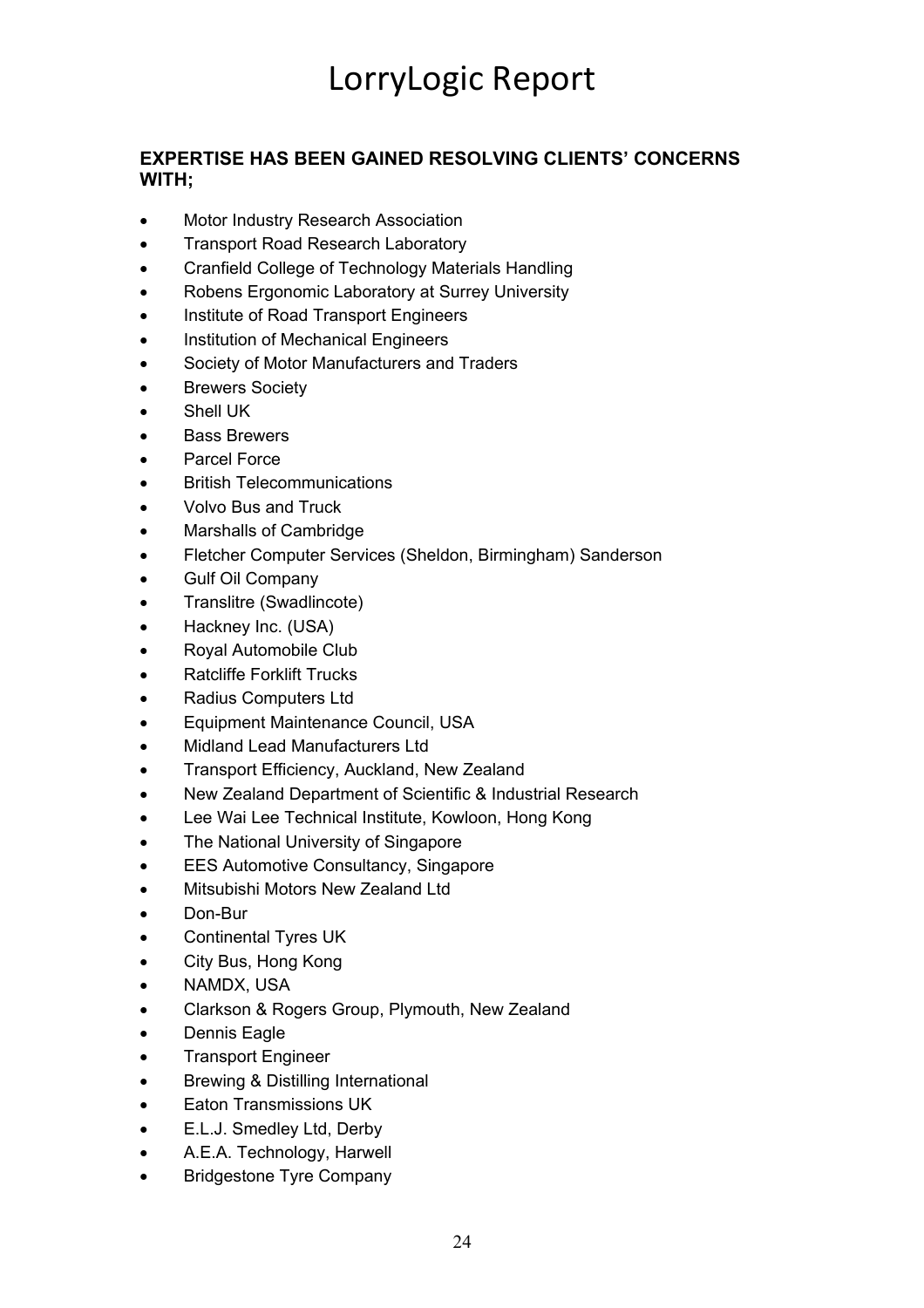- The American Trucking Associations
- The Technology and Maintenance Council, USA
- The Home Office, Uttoxeter
- Huddersfield University
- Terry Bushell Coaches
- Wrekin Construction Limited
- Faber Maunsell Consultants
- Swedish Rail Services
- British Commonwealth Agents Worthing

#### **EXPERT WITNESS SERVICES HAVE BEEN PROVIDED TO;**

- British Telecommunications Plc. Legal Department
- Peter Scaiff Co., Solicitors of Worcester
- Gambrills, Solicitors of Folkestone
- Keely Smith Primmer Parkes, Solicitors of Lichfield
- Wilkins & Thompson, Solicitors of Uttoxeter
- Broadbents, Solicitors of Alfreton
- Browning & Co., Solicitors of Redditch
- Hart & Company, Solicitors of Wetherby
- Jennings, Perks & Breakwell, Solicitors of Walsall
- Paterson Robertson & Graham of Glasgow
- Hay Kilmer, Solicitors of Newcastle-upon-Tyne
- Gabb & Co., Solicitors of Abergavenny, Monmouthshire
- Brown & Corbishley, Solicitors of Newcastle-under-Lyne
- Woollastone Solicitors, Sutton Coldfield
- Warren & Allen, Solicitors of Ilkeston, Derbyshire
- Goodger Auden, Solicitors of Derby
- **Bridgnorth District Council**
- Needham & James, Solicitors of Warwickshire
- Beetenson & Gibbon, Solicitors of Cleethorpes
- Ironsides, Solicitors of Northampton
- Turner Coulston, Solicitors of Kettering, Northamptonshire
- Berry & Berry, Solicitors of Worsley, Manchester
- J.Y. Holt & Sellas, Solicitors of Birmingham
- Callen & Howman, Solicitors of Ruislip
- Cattermoles, Solicitors of Welling, Kent
- Victoria Clark, Mace & Jones, Solicitors of Huyton, Merseyside
- Tinsdill Solicitors of Hanley, Stoke-on-Trent
- Susan D. Woodall, Solicitors of Burton-on-Trent
- Graham & Rosen, Solicitors of Hull
- W.S. Thornton, Solicitors of Dundee, Scotland
- Berrymans Lace Mawer, Solicitors of Manchester
- **Brignall Solicitors**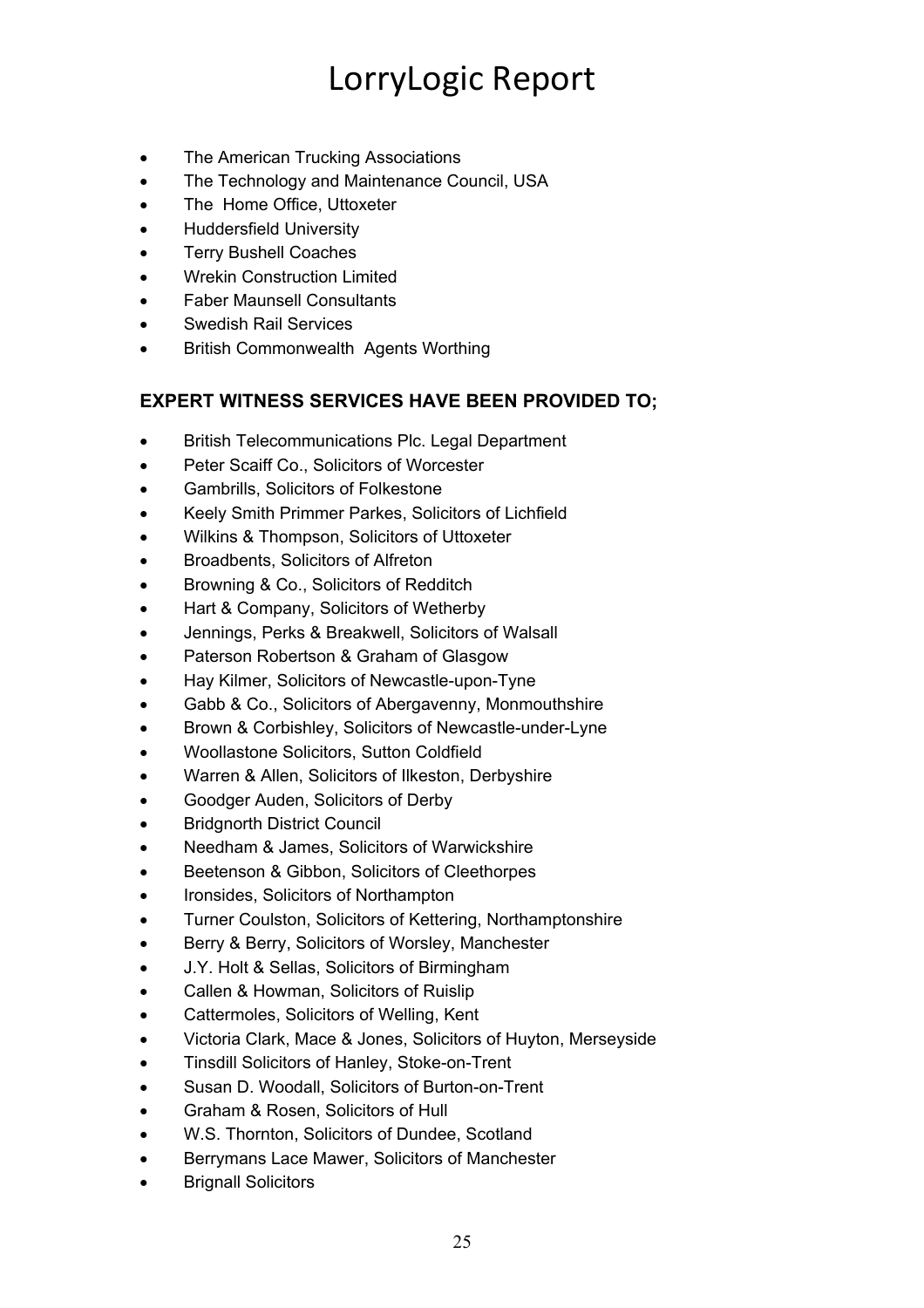- Bower & Bailey, Solicitors of Swindon
- Fieldoveral, Solicitors of Leamington Spa
- Milnes, Solicitors of Leeds
- John Barkers, Solicitors of North East Lincolnshire
- Cruickshank , Solicitors Swadlincote
- London Borough of Havering
- Carlsberg UK Brewery Distribution Department
- Mr Lyn Philips Equity Claims Cardigan House Swansea SA7 9LA